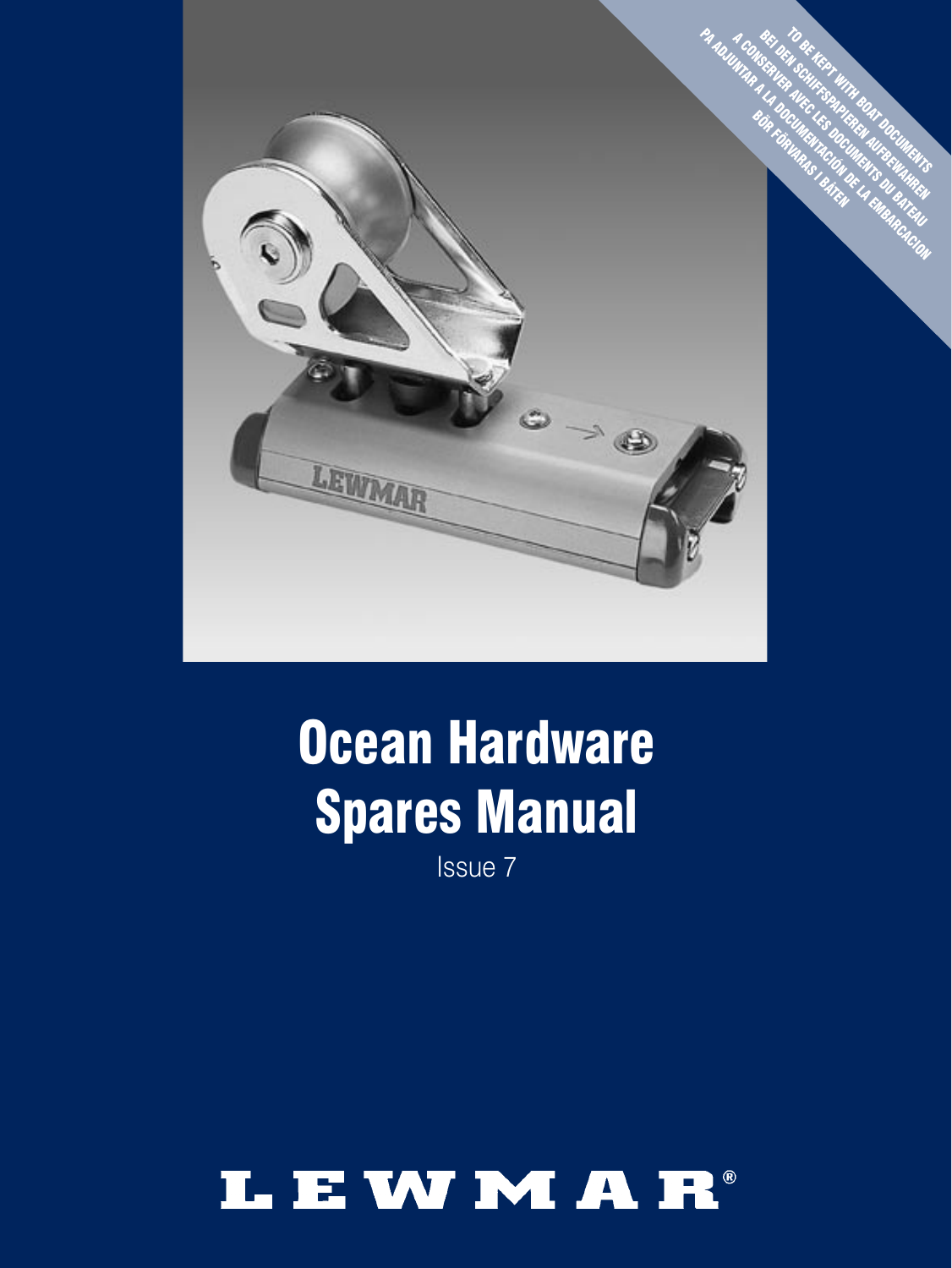### CONTENTS 1. INTRODUCTION

| <b>CONTENTS</b>                      | <b>Page</b> |
|--------------------------------------|-------------|
| 1. Introduction                      |             |
| 1.1 Service & Maintenance            | 3           |
| 1.2 Mounting                         | 3           |
| 1.3 Identification                   | 3           |
| 1.4 Service & Spares                 | 3           |
| 2. Cars                              |             |
| 2.1 Size 0 Cars                      | $4 - 5$     |
| 2.2 Size 0 End Stops                 | $6 - 7$     |
| 2.3 Size 1 Cars                      | $8 - 9$     |
| 2.4 Slze 1 End Stops                 | $10 - 11$   |
| 2.5 Size 2 Cars                      | $12 - 13$   |
| 2.6 Size 2 End Stops                 | $14 - 15$   |
| 2.7 Size 3 Cars                      | $16 - 17$   |
| 2.8 Size 3 End Stops                 | $18 - 19$   |
| 3. Genoa Cars with Stainless Stirrup |             |
| 3.1 Size 1 Genoa Cars                | $20 - 21$   |
| 3.2 Size 2 & 3 Genoa Cars            | $22 - 23$   |
| 4. T-Track Genoa Cars                |             |
| 4.1 Size 1, 2 & 3 Cars               | 24          |
| <b>5. Tri-Roller Genoa Cars</b>      |             |
| 5.1 Size 2 Tri-Roller Cars           | 25          |
| <b>6. Rope Clutches</b>              |             |
| 6.1 Type D1                          | 26-27       |
| 6.2 Type D2                          | 28-29       |
| <b>Notes</b>                         | 30          |
| <b>Lewmar Limited Warranty</b>       | 31          |

 For satisfactory long term performance and product life a few simple procedures should be followed.

 The most important and simplest aspect of maintenance is to regularly wash down all equipment with fresh water to remove salt and sand deposits. This can be further improved by using hot soapy water to remove any ingrained or oily deposits.

Lewmar hardware is produced to the same high standard as our winches. Our commitment to research and development has produced a range of hardware that has captured the world's attention for its design, function and engineering integrity.

The objective of this manual is to help the yachtsman by explaining how the equipment is assembled and how it can be maintained for optimum performance.

The Lewmar worldwide network of offices and distributors is able to supply all of the parts listed and can assist in the maintenance and repair of all items.

#### 1.1 Service and Maintenance

 Cars that have been in use for a long time may require additional attention. WD-40 or similar may be sprayed into the ball races to help initial movement but should later be washed out to avoid attracting dust and sand.

 When fitting additional control line assemblies, ensure that the screws are coated with the anti-seize paste provided or Locktite Studlock. If end caps are removed to change balls or slide rods Locktite must be used on the screw threads.

 All standard cars can run on re-circulating balls or slide rods can be up-graded to run on balls to reduce the tow load on all sizes. Delrin balls can be changed for Torlon balls (size 1 and 2).

#### 1.2 Mounting

 The new Ocean sliding bolt track adds a smooth clean image to any boat deck, it eliminates dirt traps and unlike other designs uses a washer between the track and the deck to ensure a leak-free fit.

 The bolt spacing as stated in the catalogue should not be varied if the *Safe Working Load* is to be achieved. The washer fitted between each bolt and the deck must be well coated in sealant to create the best seal.

 Control line end stops are supplied with bolts to locate in the track profile. Small track inserts are supplied to provide a tight fit for the fixing bolts that pass into the track.

 Additional control line sheave assemblies come with different length bolts so that they may be fitted to either car or end stop.

 When fitting additional sheaves to an end stop the outer of the two screws must be used so that the sheave is mounted in the centre of the end stop. This is important since the screw lengths are selected to ensure full location in the track, without which the end stop will not achieve the designed working load.

#### 1.3 Identification

 All of the standard Ocean range hardware is listed in this manual, the size of the equipment in question can be identified by the track width:-

 Size 0 - 19 mm Size 1 - 23 mm Size 2 - 30 mm Size 3 - 35 mm

#### 1.4 Service and Spares

 Full service facilities for Lewmar products are provided at our factory and subsidiary companies and by our distributor and service centres worldwide. A full listing can be found in our catalogue.

 Part pricing is subject to change. Apply to your nearest Lewmar office or distributor for current prices.

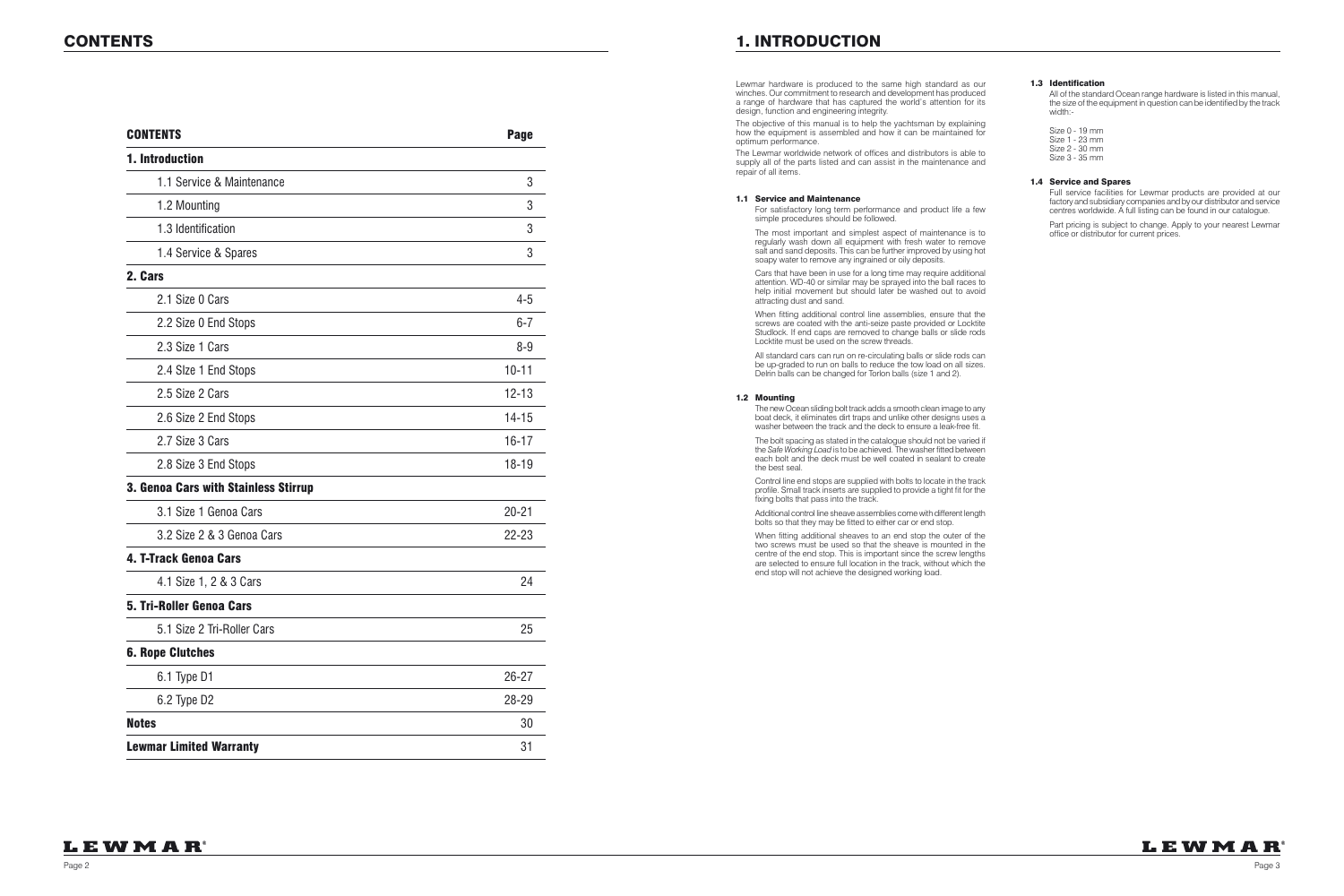| <b>Item</b>    | <b>Description</b>         | <b>Part Number</b> | <b>Assembly Number</b> |
|----------------|----------------------------|--------------------|------------------------|
|                | Genoa Stirrup Assembly     |                    | 28000801               |
| $\overline{2}$ | Angled Rubber Upstand      | 25002313           |                        |
| 3              | Spirol Pin                 |                    |                        |
| 4              | Plunger Cam                |                    | 29170048               |
| 5              | <b>Plunger Spring</b>      |                    |                        |
| 6              | Plunger                    |                    |                        |
| $\overline{7}$ | <b>Control Line Sheave</b> | 25000133           |                        |
| 8              | End Cap Kit (Inc. Screws)  |                    |                        |
| 10             | Use Locktite Nutloc 242E   |                    | 29170045               |
| 11             | Car Spirol Pin 6 x 35      | B1549              |                        |
| 12             | Delrin Ball $3/16$ " x 98  |                    | 29170022               |
| 13             | Slide Rod (Pair)           |                    | 29170026               |
| 14             | Spirol Pin                 | B1548              |                        |
| 15             | Shackle                    | 25000007           |                        |
| 16             | Lewmar Label               | 25000022           |                        |



#### 2.1 Size 0 Cars 2.1 Size 0 Cars

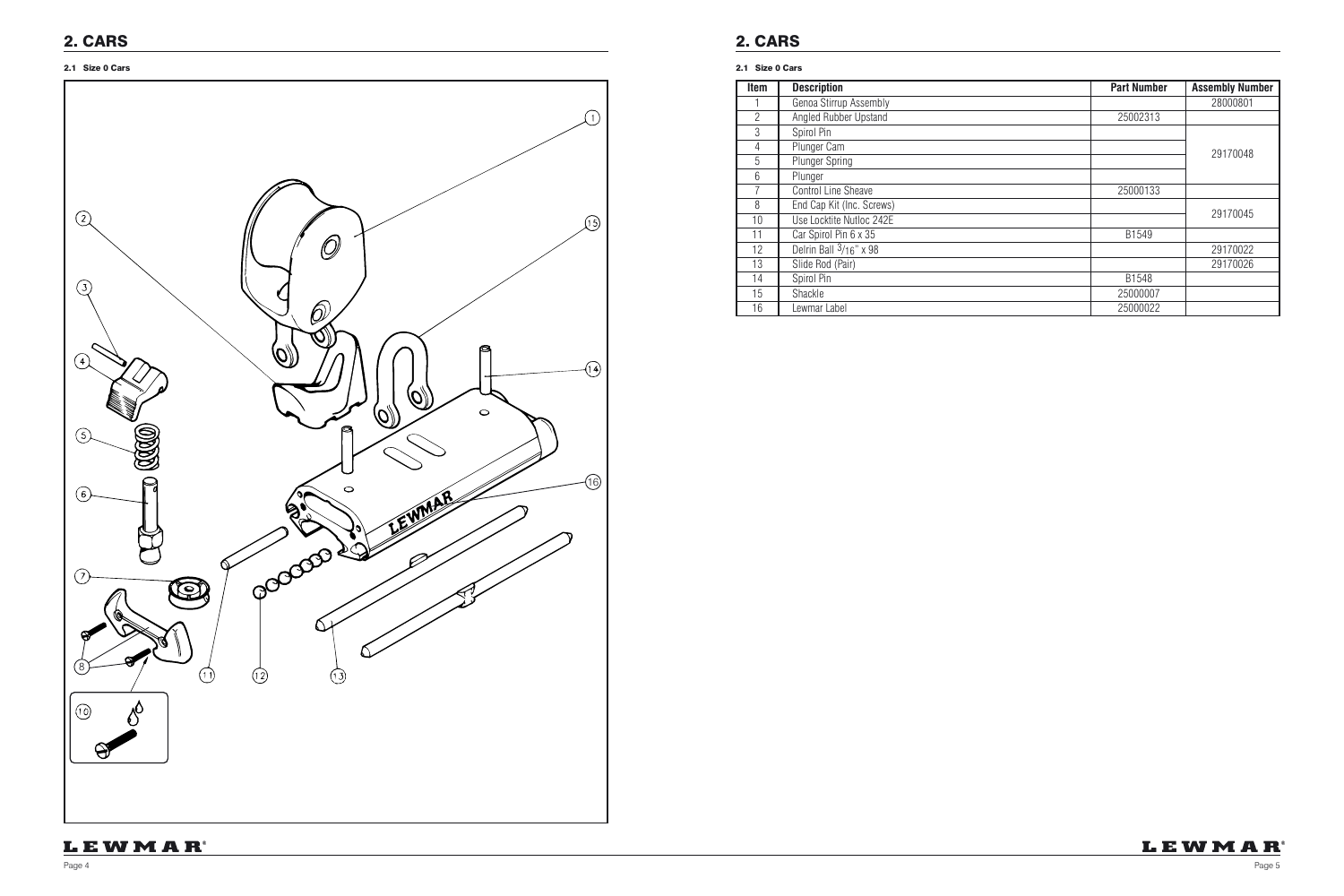### 2.2 Size 0 End Stops 2.2 Size 0 End Stops

| <b>Item</b>    | <b>Description</b>                    | <b>Part Number</b> | <b>Assembly Number</b> |
|----------------|---------------------------------------|--------------------|------------------------|
|                | Pozi Screw                            | B0326-A4           |                        |
| $\overline{2}$ | Cam Cleat Assembly                    |                    | B2830/Assy             |
| 3              | Cam Plate (Pair)                      |                    | 29171020               |
| 4              | Washer M5                             | B1210-A4           |                        |
| 5              | Nyloc Nut M5                          | B1078              |                        |
| 6              | Screw M6 x 25                         | B4205              |                        |
| 7              | Grease Vial                           | 28000810           |                        |
| 8              | Control Line Sheave (S0)              | 25000133           |                        |
| $\overline{9}$ | Sleeve (For Dead Eye)                 | B4306              |                        |
| 10             | Rubber Buffer x 2 (Including Fixings) |                    | 29170046               |
| 12             | Flat Track Insert                     | B4300              |                        |
| 13             | Beam Track Insert                     | B4311              |                        |
| 14             | <b>End Stop Cover</b>                 | 25000137           |                        |
| 15             | Screw M4 x 16                         | B4200              |                        |
| 16             | Control Line Sheave (S1)              | 25000009           |                        |
| 17             | <b>Control Line Bearing</b>           | 25000010           |                        |
| 18             | Single Sheave Strap                   | 25000001           |                        |
| 19             | Screw M4 x 20                         | B4129              |                        |
| 20             | Screw M6 x 40 Single Cam Ends         | B4210              |                        |
| 21             | Lewmar Label                          | 25000022           |                        |



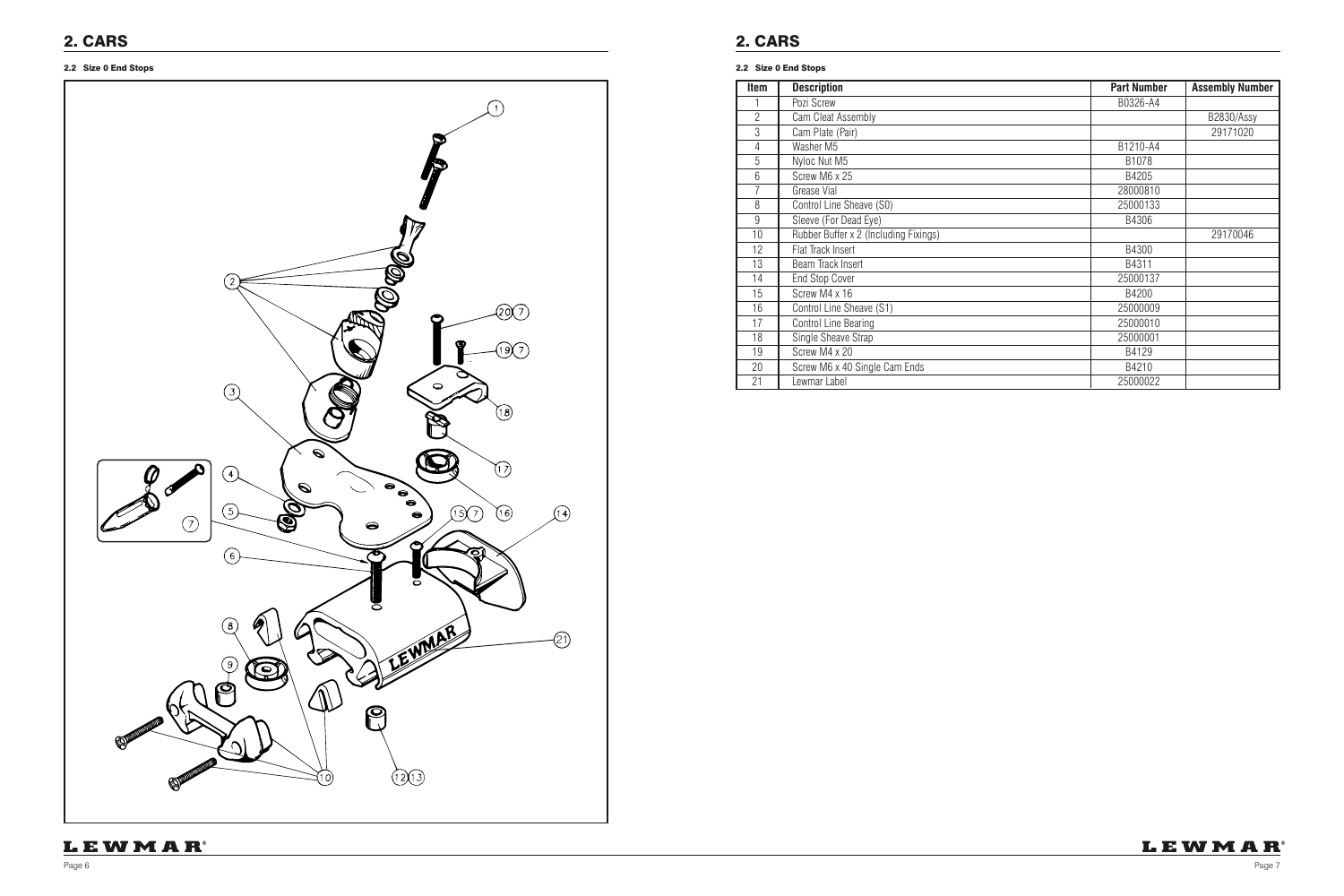

| Item           | <b>Description</b>             | <b>Part Number</b> | <b>Assembly Number</b> |
|----------------|--------------------------------|--------------------|------------------------|
|                | Genoa Stirrup Assembly         |                    | 28000801               |
| $\overline{2}$ | Angled Rubber Upstand          | 25002313           |                        |
| 3              | Spirol Pin                     |                    |                        |
| $\overline{4}$ | Plunger Cam                    |                    |                        |
| 5              | <b>Plunger Spring</b>          |                    | 29171048               |
| 6              | Plunger                        |                    |                        |
| $\overline{7}$ | Plunger Sleeve                 |                    |                        |
| 8              | <b>Control Line Bearing</b>    | 25000010           |                        |
| 9              | End Cap Kit (Inc. Screws)      |                    |                        |
| 11             | Use Loctite Nutloc 242E        |                    | 29171045               |
| 12             | <b>Control Line Sheave</b>     | 25000009           |                        |
| 13             | Shackle Pin Standard Car       | 25000008           |                        |
| 14             | Shackle Pin 266mm Car          | 25000386           |                        |
| 15             | Delrin Ball 1/4" x 84          |                    | 29171022               |
| 16             | Torlon Ball 1/4" x 84          |                    | 29171021               |
| 17             | Slide Rod (Pair)               |                    | 29171026               |
| 18             | Gease Vial                     | 28000810           |                        |
| 19             | Screw M6 x 17                  | B4202              |                        |
| 20             | Screw M4 x 16                  | B4200              |                        |
| 21             | Shackle                        | 25000007           |                        |
| 22             | Mainsheet Link                 |                    |                        |
| 23             | Split Ring                     |                    |                        |
| 24             | Mainsheet Link Spring          |                    | 29171024               |
| 25             | Mainsheet Link Cup - Bag of 10 | 29171043           |                        |
| 26             | Clevis Pin                     |                    |                        |
| 27             | Lewmar Label                   | 25000022           |                        |

## LEWMAR

#### 2.3 Size 1 Cars 2.3 Size 1 Cars

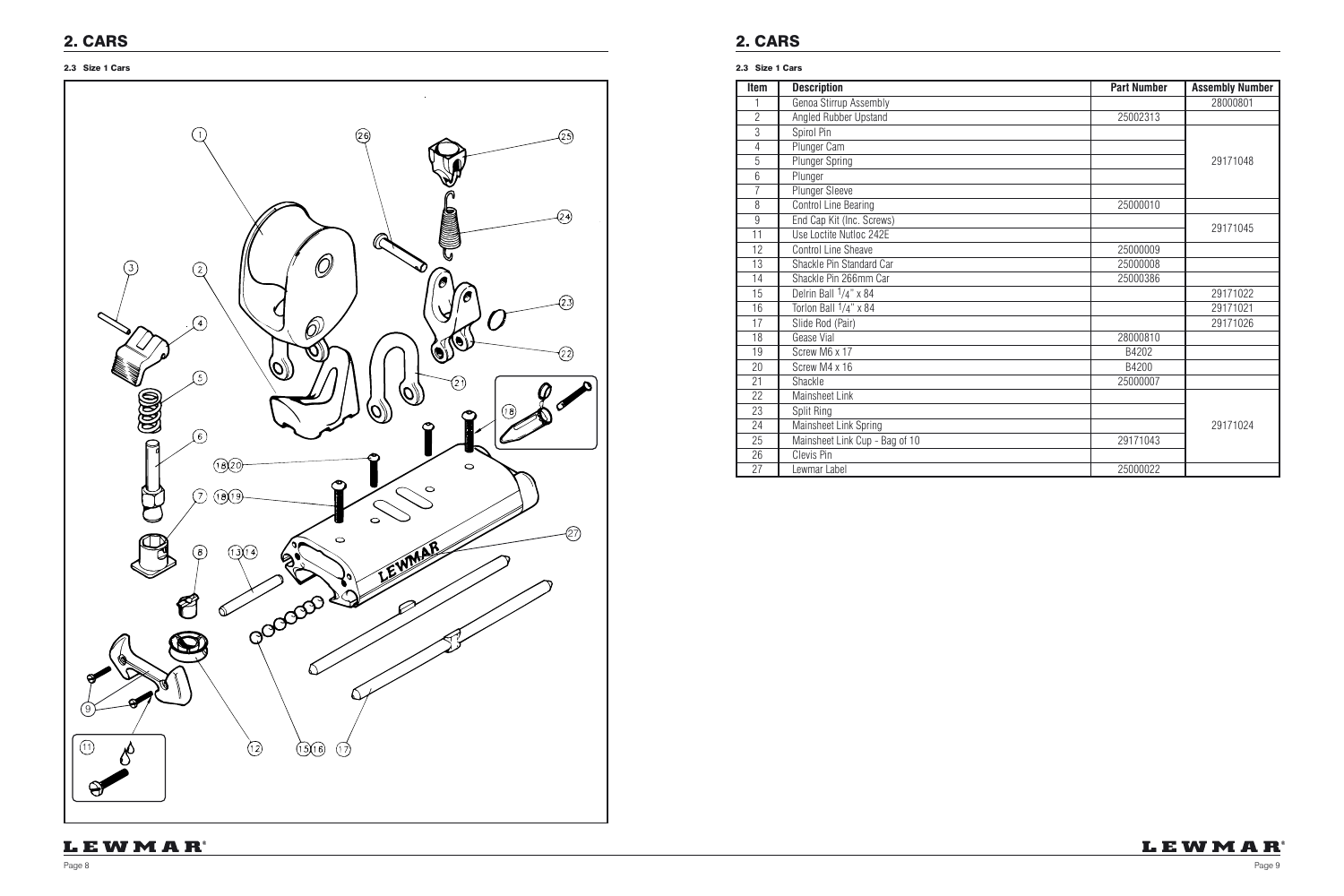### 2.4 Size 1 End Stops 2.4 Size 1 End Stops



| <b>Item</b> | <b>Description</b>                    | <b>Part Number</b> | <b>Assembly Number</b> |
|-------------|---------------------------------------|--------------------|------------------------|
| 1           | Pozi Screw                            | B0326-A4           |                        |
| 2           | Cam Cleat Assembly                    |                    | B2830/Assy.            |
| 3           | Cam Plate (Pair)                      |                    | 29171020               |
| 4           | Washer M5                             | B1210-A4           |                        |
| 5           | Nyloc Nut M5                          | B1078              |                        |
| 6           | <b>Control Line Bearing</b>           | 25000010           |                        |
| 7           | Screw M6 x 30                         | B4206              |                        |
| 8           | Rubber Buffer x 2 (Including Fixings) |                    | 29171046               |
| 10          | Sleeve (for dead eye)                 | B4304              |                        |
| 11          | Control Line Sheave                   | 25000009           |                        |
| 12          | Flat Track Insert                     | B4300              |                        |
| 13          | Beam Track Insert                     | B4312              |                        |
| 14          | <b>End Stop Cover</b>                 | 25000014           |                        |
| 15          | Screw M4 x 16                         | B4200              |                        |
| 16          | Grease Vial                           | 28000810           |                        |
| 17          | Single Sheave Strap                   | 25000001           |                        |
| 18          | Screw M4 x 20 - Single Cam Car Ends   | B4129              |                        |
| 19          | Screw M6 x 30 - Single Car            | B4206              |                        |
| 20          | Screw M6 x 43 - Single Ends           | B4211              |                        |
| 21          | Screw M6 x 33 - Single Cam Car        | B4207              |                        |
| 22          | Screw M6 x 45 - Single Cam Ends       | B4212              |                        |
| 23          | Friction Stop Adjuster                |                    |                        |
| 24          | Washer                                |                    | 29171082               |
| 25          | <b>Friction Pad</b>                   |                    |                        |
| 31          | Lewmar Label                          | 25000022           |                        |

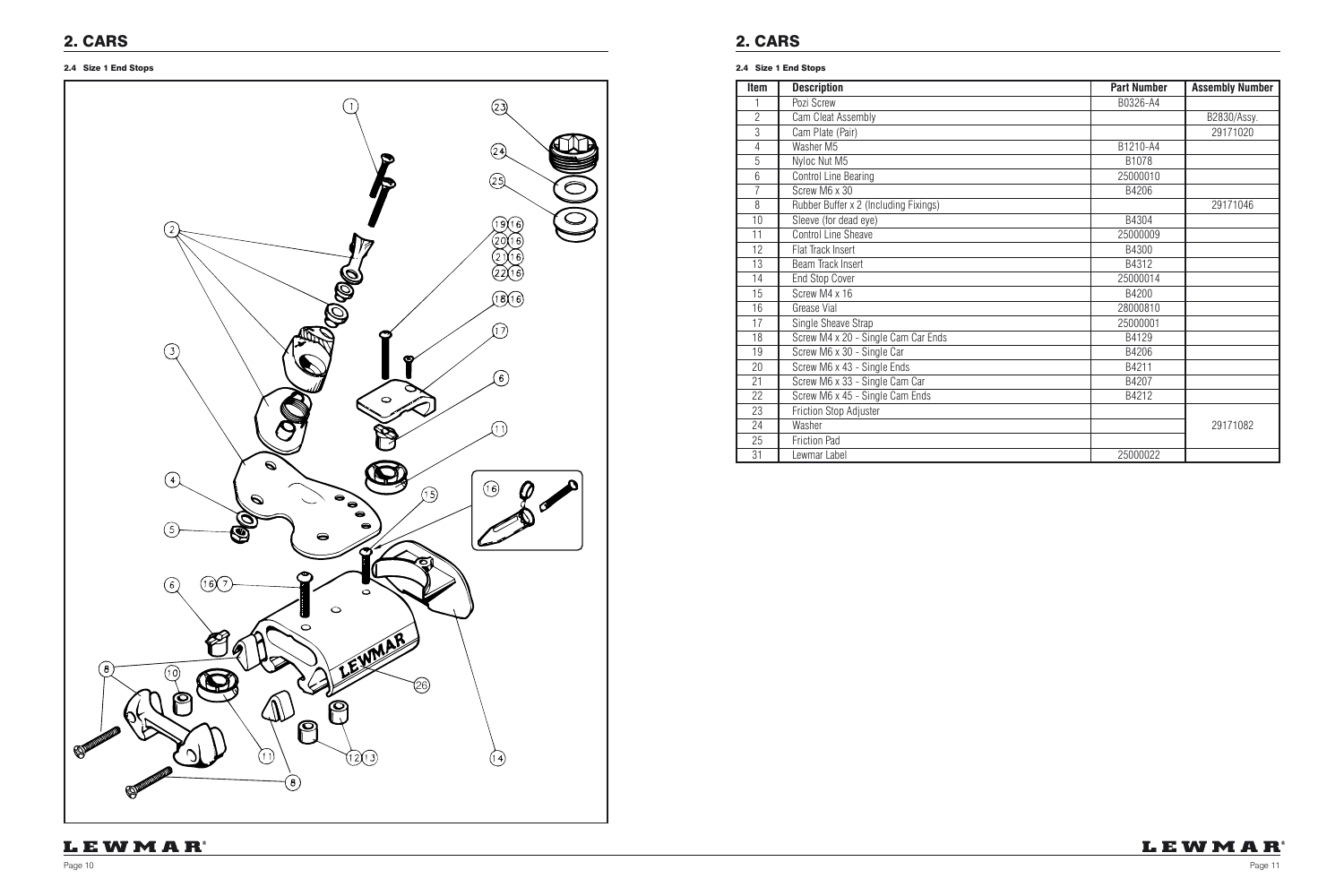| <b>Item</b>      | <b>Description</b>                           | <b>Part Number</b> | <b>Assembly Number</b> |
|------------------|----------------------------------------------|--------------------|------------------------|
| 1                | Genoa Stirrup Assembly                       |                    | 28000802               |
| $\overline{2}$   | Angled Rubber Upstand                        | 25002321           |                        |
| $\overline{4}$   | Genoa Sheave                                 |                    |                        |
| $\overline{5}$   | Genoa Spindle                                |                    | 29172054               |
| $\overline{6}$   | Genoa Screw                                  |                    |                        |
| $\overline{7}$   | High Spec. Thrust Washer                     | 25000188           |                        |
| 8                | High Spec. Genoa Sheave                      | 25000186           |                        |
| $\overline{9}$   | <b>Torlon Bearing Assembly</b>               | 15000018           | 29172027               |
| 10               | High Spec. Genoa Spindle                     | 25000187           |                        |
| 11               | Mainsheet Link Cup - Bag of 10               | 29172043           |                        |
| $\overline{11a}$ | Mainsheet Link for Size 1 Racing - Bag of 10 | 29905124           |                        |
| $\overline{12}$  | Mainsheet Link Spring                        |                    |                        |
| 13               | Clevis Pin                                   |                    | 29172024               |
| $\overline{14}$  | <b>Mainsheet Link</b>                        |                    |                        |
| $\overline{15}$  | Split Ring                                   |                    |                        |
| 16               | Shackle                                      | 25000047           |                        |
| $\overline{17}$  | Screw M5 x 20                                | B4201              |                        |
| 18               | Screw M6 x 20                                | 25000591           |                        |
| 19               | Shackle Pin Standard Car                     | 25000048           |                        |
| 20               | Shackle Pin 257mm Car                        | 25000204           |                        |
| 21               | Shackle Pin 380mm Car                        | 25000189           |                        |
| 22               | Slide Rod (Pair)                             |                    | 29172026               |
| $\overline{23}$  | Delrin Ball 5/16" x 84                       |                    | 29172022               |
| 24               | Torlon Ball 5/16" x 84                       |                    | 29172021               |
| 25               | <b>Control Line Sheave</b>                   | 25000031           |                        |
| $\overline{26}$  | End Cap Kit - Plastic (Including Screws)     |                    | 29172045               |
| $\overline{26}$  | End Cap Kit - Alloy (Including Screws)       |                    | 29172044               |
| $\overline{28}$  | Use Loctite Nutloc 242E                      |                    |                        |
| 29               | Sheave Bearing                               | 25000037           |                        |
| $\overline{30}$  | Plunger Sleeve                               |                    |                        |
| 31               | Plunger                                      |                    |                        |
| 32               | <b>Plunger Spring</b>                        |                    | 29172048               |
| 33               | Plunger Cam                                  |                    |                        |
| 34               | Spirol Pin                                   |                    |                        |
| 35               | <b>Grease Vial</b>                           | 28000810           |                        |
| $\overline{36}$  | Lewmar Label                                 | 25000022           |                        |



#### 2.5 Size 2 Cars 2.5 Size 2 Cars

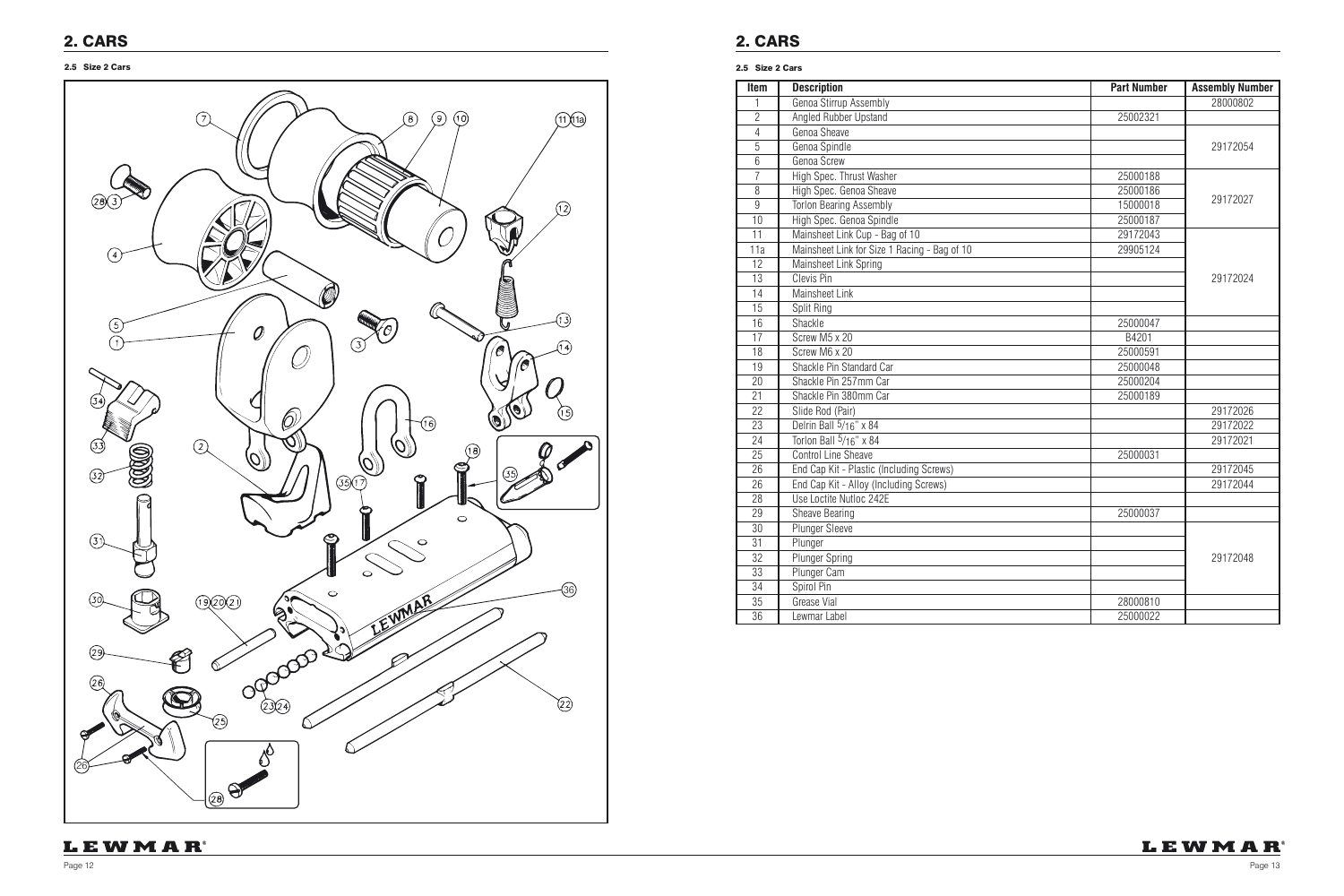

### 2.6 Size 2 End Stops 2.6 Size 2 End Stops

| Item           | <b>Description</b>                          | <b>Part Number</b> | <b>Assembly Number</b> |
|----------------|---------------------------------------------|--------------------|------------------------|
|                | Pozi Screw                                  | B0326-A4           |                        |
| $\overline{2}$ | Cam Cleat Assembly                          |                    | B2830/Assy.            |
| 3              | Cam Plate (Pair)                            |                    | 29172020               |
| $\overline{4}$ | Washer M5                                   | B1210-A4           |                        |
| 5              | Nyloc Nut M5                                | B1078              |                        |
| 6              | <b>Control Line Bearing</b>                 | 25000037           |                        |
| $\overline{7}$ | Grease Vial                                 | 28000810           |                        |
| 8              | Screw M6 x 35                               | 25000592           |                        |
| 9              | Sleeve (For Dead Eye)                       | B4304              |                        |
| 10             | Rubber Buffer x 2 (Including Fixing Screws) |                    | 29172046               |
| 12             | <b>Control Line Sheave</b>                  | 25000031           |                        |
| 13             | Track Insert (Flat & Beam Track)            | B4301              |                        |
| 14             | <b>End Stop Cover</b>                       | 25000036           |                        |
| 15             | Screw M5 x 20                               | B4201              |                        |
| 16             | Double Sheave Strap                         | 25000043           |                        |
| 17             | Screw M5 x 35 - Double Cam Car Ends         | B4132              |                        |
| 18             | Screw M6 x 50 - Double Car                  | 25000594           |                        |
| 19             | Screw M6 x 60 - Double Ends                 | 25000596           |                        |
| 20             | Screw M6 x 53 - Double Cam Car              | 25000595           |                        |
| 21             | Screw M6 x 70 - Double Cam Ends             | 25000597           |                        |
| 22             | Single Sheave Strap                         | 25000038           |                        |
| 23             | Screw M5 x 20 - Single Cam Car Ends         | B4131              |                        |
| 24             | Screw M6 x 35 - Single Car                  | 25000592           |                        |
| 25             | Screw M6 x 50 - Single Ends                 | 25000594           |                        |
| 26             | Screw M6 x 38 - Single Cam Car Ends         | 25000593           |                        |
| 27             | Screw M6 x 50 - Single Cam Ends             | 25000594           |                        |
| 28             | Friction Stop Adjuster                      |                    |                        |
| 29             | Washer                                      |                    | 29172028               |
| 30             | Pressure Pad                                |                    |                        |
| 31             | Lewmar Label                                | 25000022           |                        |

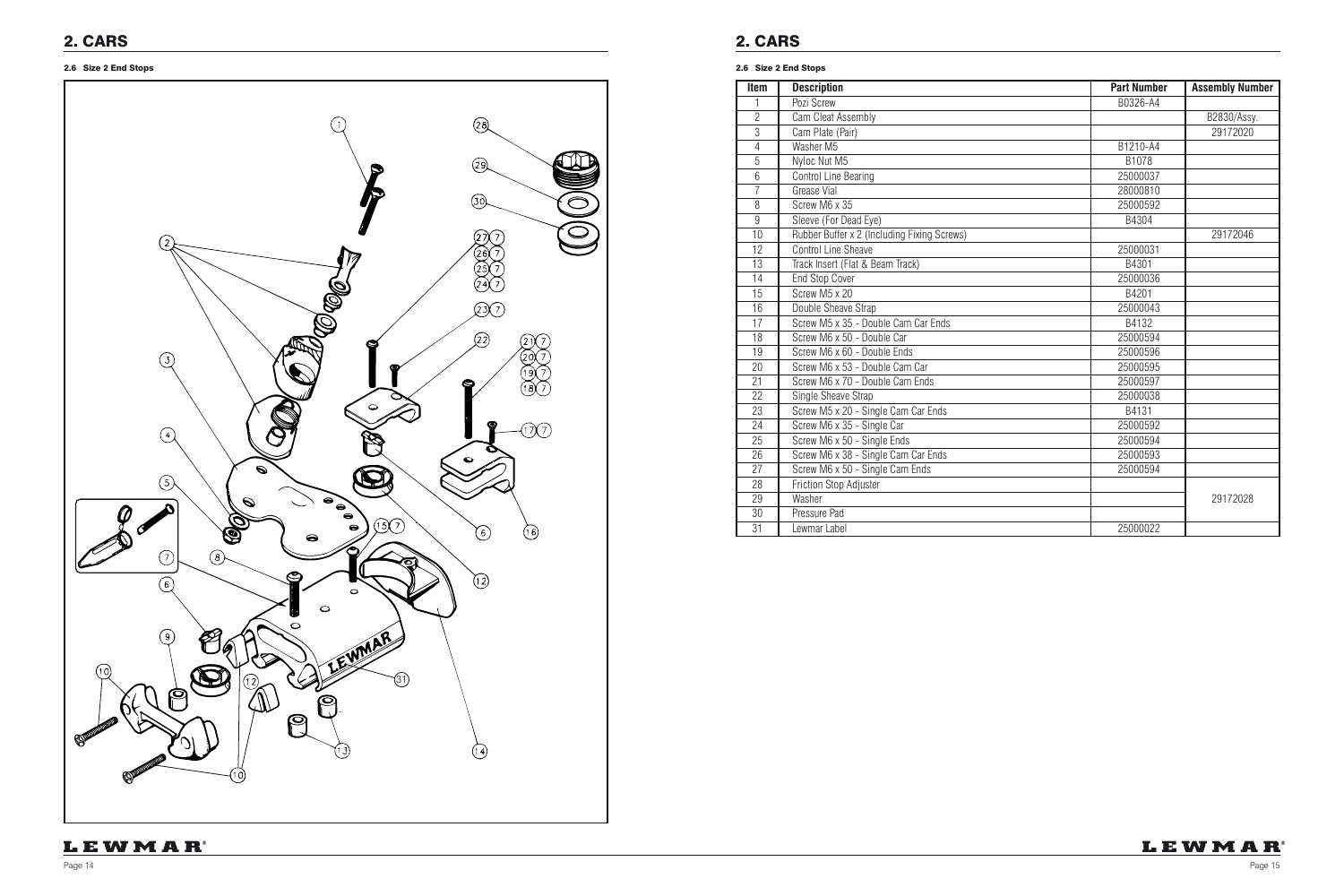| Item            | <b>Description</b>                      | <b>Part Number</b> | <b>Assembly Number</b> |
|-----------------|-----------------------------------------|--------------------|------------------------|
| 1               | Genoa Stirrup Assembly                  |                    | 28000803               |
| $\overline{2}$  | <b>Angled Rubber Upstand</b>            | 25002321           |                        |
| 3               | Genoa Sheave                            |                    |                        |
| 4               | Genoa Bolt                              |                    | 29173054               |
| 5               | Genoa Spindle                           |                    |                        |
| $6\phantom{.}6$ | High Spec. Thrust Washer                | 25000198           |                        |
| $\overline{7}$  | High Spec. Genoa Sheave                 | 25000195           |                        |
| 8               | Torlon Roller x 18                      | 25000197           | 29173027               |
| $\overline{9}$  | High Spec. Genoa Spindle                | 25000325           |                        |
| 10              | Mainsheet Link Cup - Bag of 10          | 29173043           |                        |
| 11              | Mainsheet Link Spring                   |                    |                        |
| 12              | Clevis Pin                              |                    | 29173024               |
| 13              | <b>Mainsheet Link</b>                   |                    |                        |
| 14              | Split Ring                              |                    |                        |
| 15              | Shackle                                 | 25000047           |                        |
| 16              | Screw M6 x 23                           | B4204              |                        |
| 17              | Screw M8 x 23                           | 25000584           |                        |
| 18              | <b>Grease Vial</b>                      | 28000810           |                        |
| 19              | Shackle Pin Standard Car                | 25000048           |                        |
| 20              | Shackle Pin 305mm Car                   | 25000212           |                        |
| $\overline{21}$ | Shackle Pin 403mm Car                   | 25000199           |                        |
| 22              | Slide Rod (Pair)                        |                    | 29173026               |
| 23              | Torlon Ball 3/8" x 84                   |                    | 29173021               |
| 24              | <b>Control Line Sheave</b>              | 25000104           |                        |
| 25              | End Cap Kit - Delrin (Including Screws) |                    | 29173047               |
| 25              | End Cap Kit - Alloy (Including Screws)  |                    | 29173044               |
| 27              | Use Loctite Nutloc 242E                 |                    |                        |
| 28              | <b>Sheave Bearing</b>                   | 25000103           |                        |
| 29              | Plunger Slee-ve                         |                    |                        |
| $\overline{30}$ | Plunger                                 |                    |                        |
| $\overline{31}$ | <b>Plunger Spring</b>                   |                    | 29173048               |
| 32              | Plunger Cam                             |                    |                        |
| $\overline{33}$ | Spirol Pin                              |                    |                        |
| $\overline{34}$ | Lewmar Label                            | 25000025           |                        |



#### 2.7 Size 3 Cars 2.7 Size 3 Cars

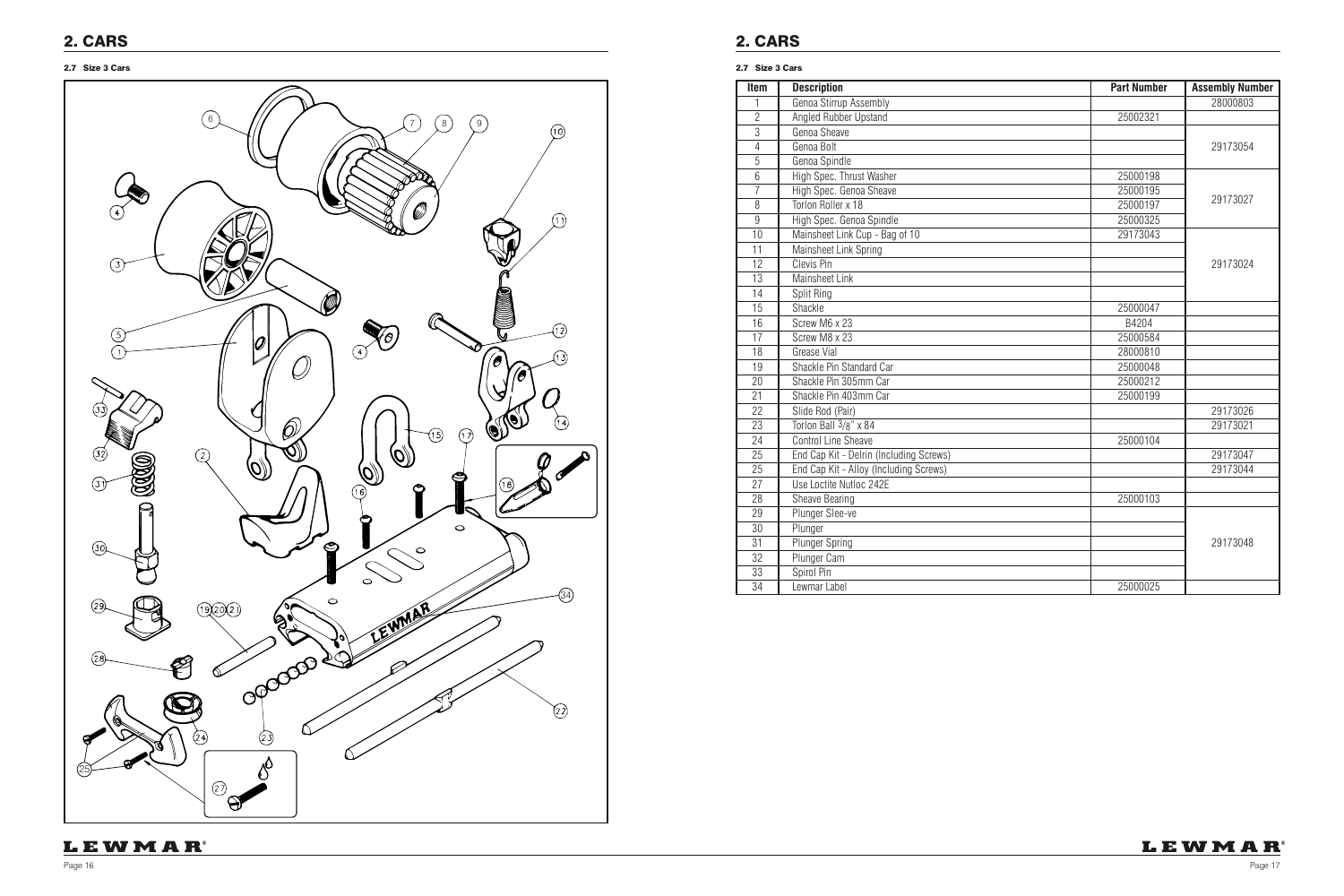

| <b>Item</b>    | <b>Description</b>                          | <b>Part Number</b> | <b>Assembly Number</b> |
|----------------|---------------------------------------------|--------------------|------------------------|
|                | Pozi Screw                                  | B0337              |                        |
| $\overline{2}$ | Cam Cleat Assembly                          |                    | B2827/Assy.            |
| 3              | Cam Plate (Pair)                            |                    | 29173020               |
| $\overline{4}$ | Washer M5                                   | B1210-A4           |                        |
| 5              | Nyloc Nut M5                                | B1078              |                        |
| 6              | Grease Vial                                 | 28000810           |                        |
| $\overline{7}$ | Screw M6 x 25                               | B4205              |                        |
| 8              | Screw M8 x 40                               | 25000585           |                        |
| 9              | Control Line Bearing (& Dead Eye)           | 25000103           |                        |
| 10             | Rubber Buffer x 2 (Including Fixing Screws) |                    | 29173046               |
| 12             | Control Line Sheave                         | 25000104           |                        |
| 13             | Track Insert (Flat & Beam Track)            | 25000120           |                        |
| 14             | <b>End Stop Cover</b>                       | 25000111           |                        |
| 15             | Double Sheave Strap                         | 25000107           |                        |
| 16             | Screw M6 x 40 - Double Cam Car Ends         | B4133              |                        |
| 17             | Screw M8 x 58 - Double Car                  | 25000588           |                        |
| 18             | Screw M8 x 70 - Double Ends                 | 25000590           |                        |
| 19             | Screw M8 x 60 - Double Cam Car              | 25000589           |                        |
| 20             | Screw M8 x 70 - Double Cam Ends             | 25000590           |                        |
| 21             | Single Sheave Strap                         | 25000106           |                        |
| 22             | Screw M6 x 25 - Single Cam Car Ends         | B4125              |                        |
| 23             | Screw M8 x 40 - Single Car                  | 25000585           |                        |
| 24             | Screw M8 x 55 - Single Ends                 | 25000587           |                        |
| 25             | Screw M8 x 43 - Single Cam Car              | 25000586           |                        |
| 26             | Screw M8 x 60 - Single Cam Ends             | 25000589           |                        |
| 27             | Friction Stop Adjuster                      |                    |                        |
| 28             | Washer                                      |                    | 29173028               |
| 29             | Pressure Pad                                |                    |                        |
| 30             | Lewmar Label                                | 25000025           |                        |

### LEWMAR®

### 2.8 Size 3 End Stops 2.8 Size 3 End Stops

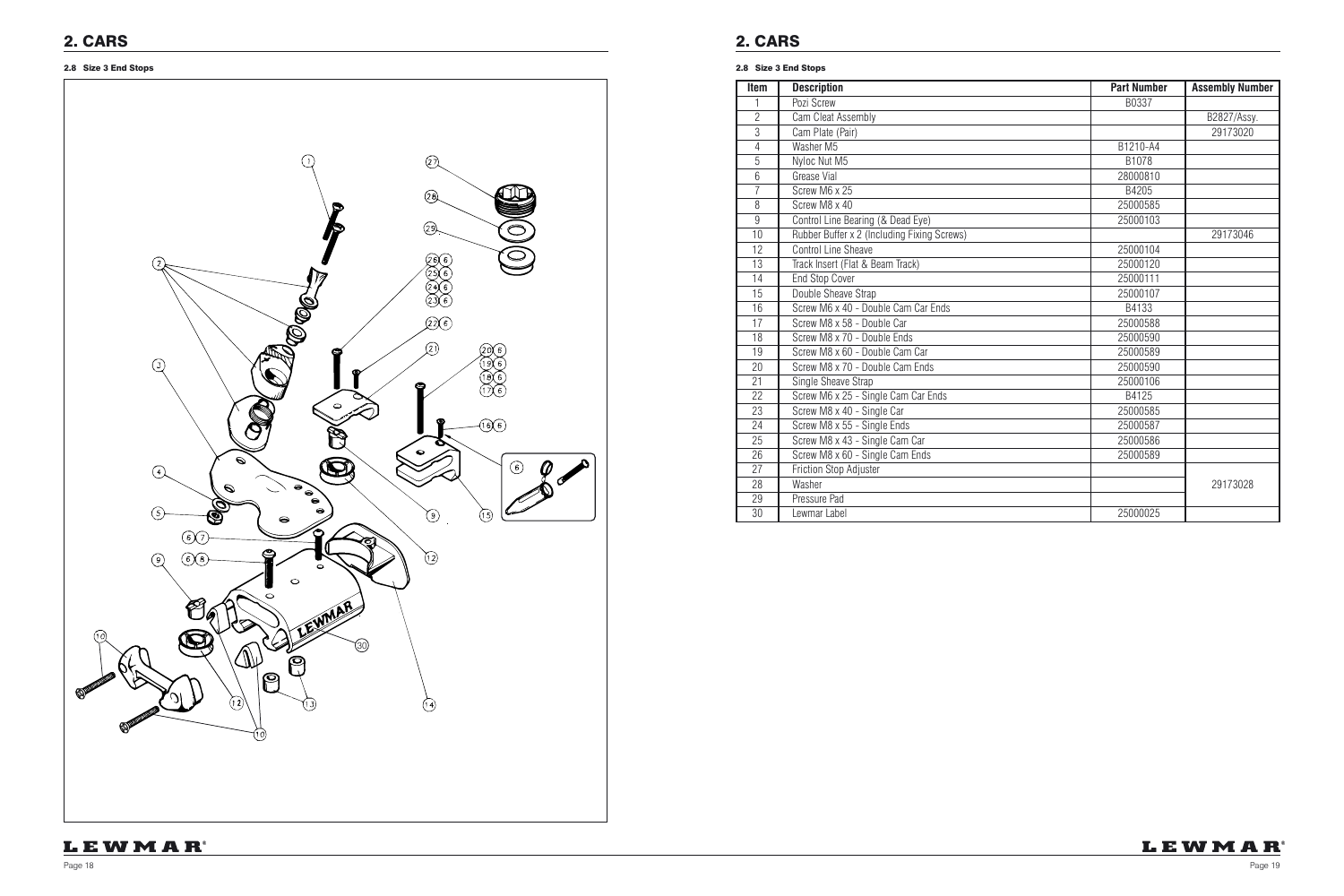

## 3. GENOA CARS

| Item           | <b>Description</b>            | <b>Part Number</b> | <b>Assembly Number</b> |
|----------------|-------------------------------|--------------------|------------------------|
|                | M8 x 12 Button Head Screw     | B4234-A4           |                        |
| $\overline{2}$ | M8 Washer                     | B1207-A4           |                        |
| 3              | Mk 2 Genoa Spindle - S22      | 25002166           |                        |
| $\overline{4}$ | S21 Genoa Sheave Mk 2         | 25002090           |                        |
| 5              | Genoa Spacer                  | 25002173           |                        |
| 6              | M8 Washer                     | B1207-A4           |                        |
| $\overline{7}$ | M8 x 12 Button Head Screw     | B4234-A4           |                        |
| 8              | 3 x 20 MD Spirol Pin          |                    |                        |
| $\overline{9}$ | Cam Arm Machining             |                    |                        |
| 10             | Spring                        |                    | 29171048               |
| 11             | Plunger                       |                    |                        |
| 12             | Plunger Sleeve                |                    |                        |
| 13             | S21 Car Body ST STL Genoa     | 25001453           |                        |
| 14             | S21 OR Stirrup                | 25001366           |                        |
| 15             | M4 x 16 Button Head Screw     | B4200              |                        |
| 16             | M4 Nylatron Washer            | B4408              |                        |
| 17             | M8 Form Washer                | B1207-A4           |                        |
| 18             | M8 Nylatron                   | B4411              |                        |
| 19             | M8 Form Washer                | B1207-A4           |                        |
| 20             | <b>Stainless Steel Spring</b> | B5074              |                        |
| 21             | M8 Form Washer                | B1207-A4           |                        |
| 22             | M4 x 16 Slot Cheese Screw     | B0352              |                        |
| 23             | Delrin Ball $1/4$ " x 84      |                    | 29171022               |
| 24             | S21 Slide Rod (Pair)          |                    | 29171026               |
| 25             | Torlon Ball $1/4$ " x 84      |                    | 29171021               |
| 26             | Traveller Label S21-2         |                    | 25000022               |

## LEWMAR®

3.1 Size 1 Genoa Cars

## 3. GENOA CARS

#### 3.1 Size 1 Genoa Cars

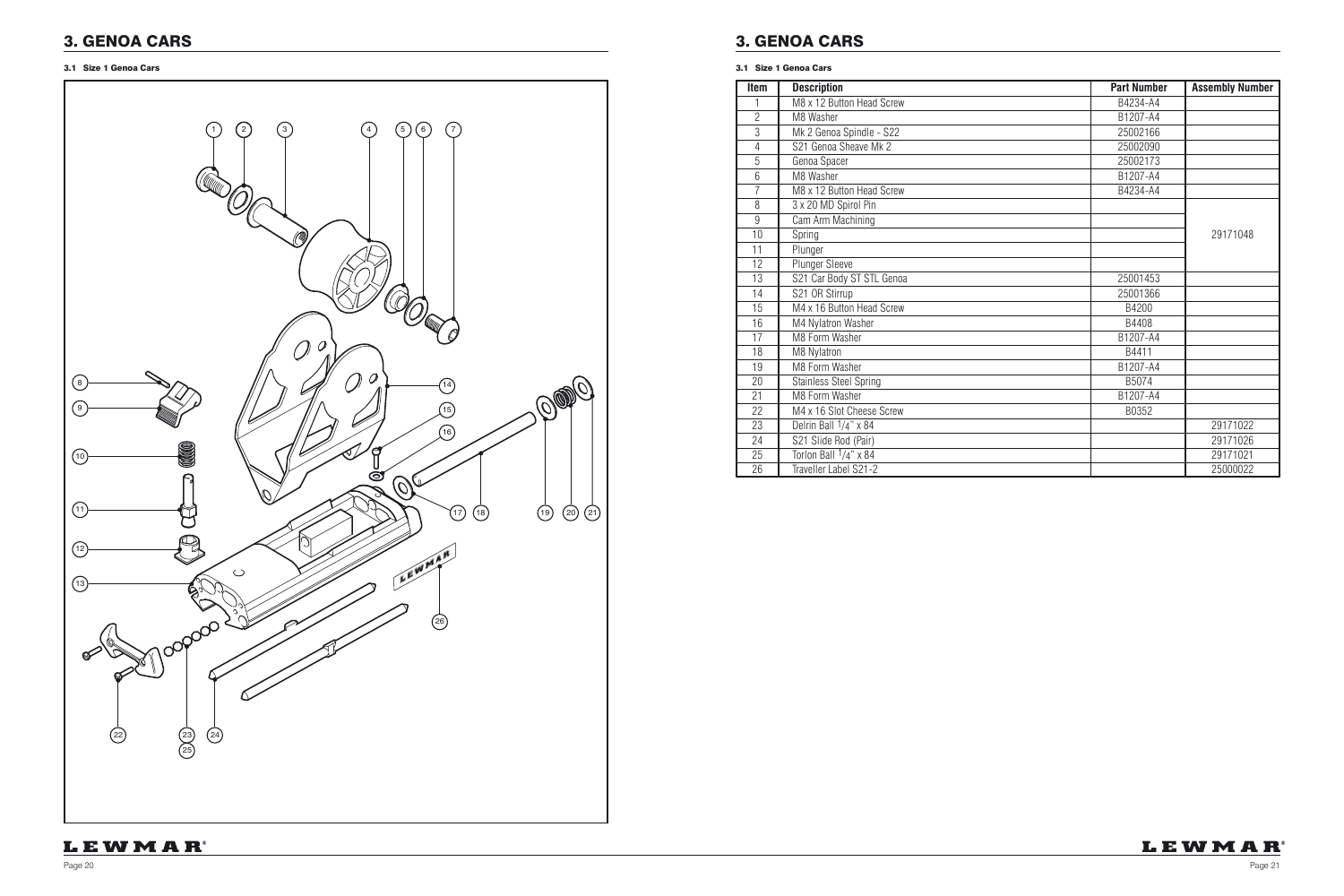## 3. GENOA CARS

3.2 Genoa Cars with Stainless Steel Stirrup

| Item           | <b>Description</b>                                     | <b>Part Number</b> | <b>Assembly Number</b> |
|----------------|--------------------------------------------------------|--------------------|------------------------|
| 1              | Stainless Steel Stirrup                                |                    | 28002231               |
| $\overline{2}$ | High Spec. Thrust Washer                               | 25000198           |                        |
| $\overline{3}$ | High Spec. Genoa Sheave                                | 25000195           |                        |
| $\overline{4}$ | Torlon Rollers x 18                                    | 25000197           | 29173027               |
| $\overline{5}$ | High Spec. Genoa Spindle                               | 25000325           |                        |
| $6\phantom{.}$ | Genoa Spindle                                          | 25000329           |                        |
| $\overline{7}$ | Genoa Sheave                                           | 25000105           |                        |
| 8              | Cone Washer                                            | 25000350           |                        |
| 9              | Genoa Bolt                                             | 25000264           |                        |
| 10             | <b>Rubber Collar</b>                                   | 15230310           |                        |
| 11             | Shackle Pin                                            | 25000347           |                        |
| 12             | Slide Rod (Pair) (Size 2 Cars)                         | 29172026           |                        |
| 12             | Male Slide Rod (H.L. Cars Only) (Size 3 Cars)          | 25000425           |                        |
| 13             | Female Slide Rod (H.L. Cars Only) (Size 3 Cars)        | 25000426           |                        |
| 14             | Use Loctite Nutloc 242E                                |                    |                        |
| 15             | End Cap Kit - Plastic (Including Screws) (Size 2 Cars) |                    | 29172045               |
| 15             | End Cap Kit - Alloy (Including Screws) (Size 2 Cars)   |                    | 29172044               |
| 15             | End Cap Kit - Delrin (Including Screws) (Size 3 Cars)  |                    | 29173047               |
| 15             | End Cap Kit - Alloy (Including Screws) (Size 3 Cars)   |                    | 29173044               |
| 17             | Torlon Ball 5/16" x 84 (Size 2 Cars)                   | 29172021           |                        |
| 17             | Torlon Ball 3/8" x 84 (Size 3 Cars)                    | 29173021           |                        |
| 18             | Sheave Bearing (For Dead Eye)                          | 25000103           |                        |
| 18a            | Control Line Sheave (Size 2 Cars)                      | 25000031           |                        |
| 18a            | Control Line Sheave (Size 3 Cars)                      | 25000104           |                        |
| 19             | <b>Grease Vial</b>                                     | 28000810           |                        |
| 20             | Screw M6 x 20 (Size 2 Cars)                            | 25000591           |                        |
| 20             | Screw M8 x 23 (Size 3 Cars)                            | 25000584           |                        |
| 21             | Plunger Assembly                                       |                    | 29173050               |
| 22             | Screw M5 x 20 (Size 2 Cars)                            | B4201              |                        |
| 22             | Screw M6 x 23 (Size 3 Cars)                            | B4204              |                        |
| 23             | Lewmar Label                                           | 25000025           |                        |



## 3. GENOA CARS

#### 3.2 Genoa Cars with Stainless Steel Stirrup

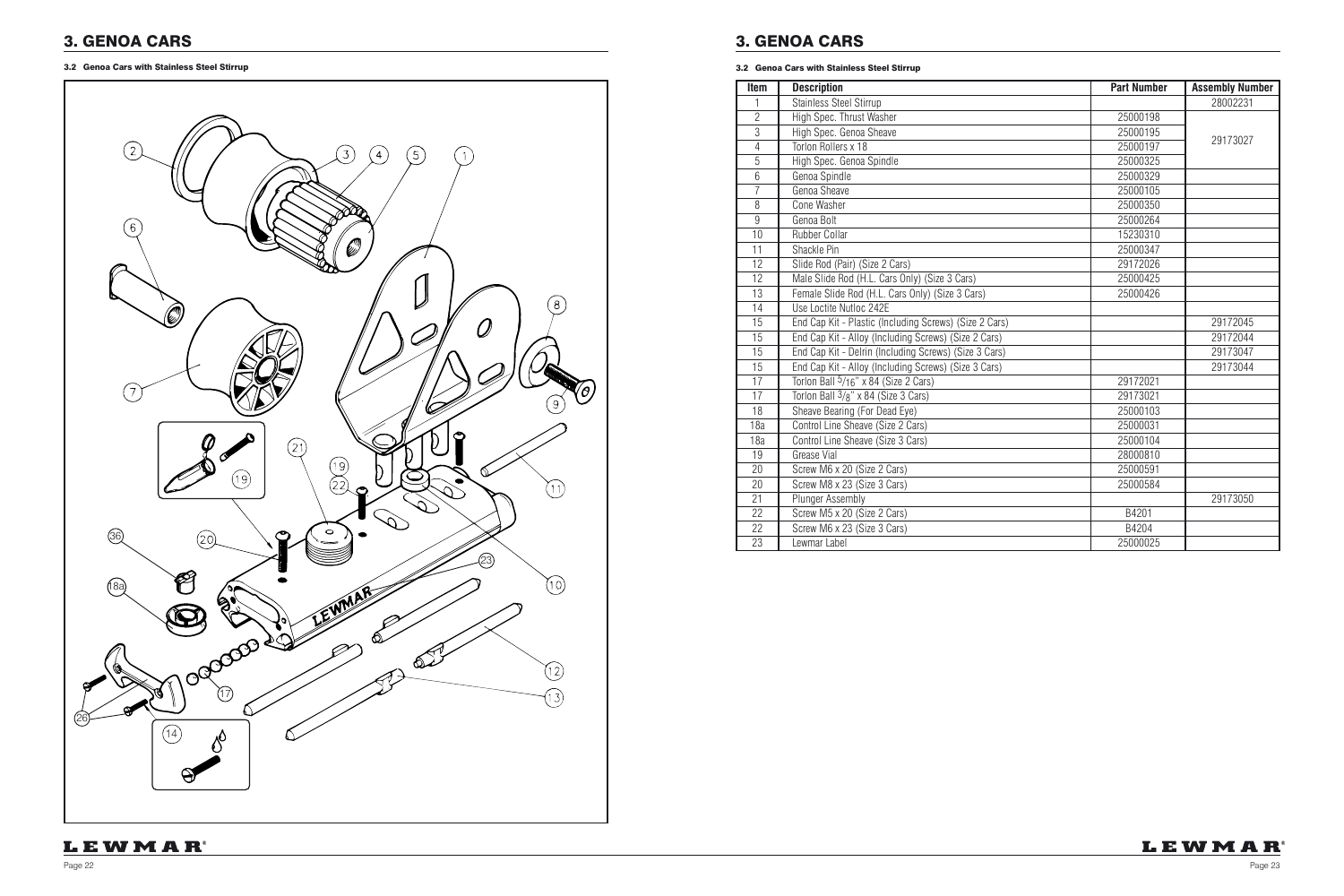| <b>Item</b> | <b>Description</b>              | <b>Part Number</b> | <b>Assembly Number</b> |
|-------------|---------------------------------|--------------------|------------------------|
|             | M8 x 16 SKT CSK Set Screw - A4  | B0821-A4           |                        |
| 2           | Nylon 66 Washer 17 x 8.4 x 0.25 | B4419              |                        |
| 3           | Sz 2 Genoa Spindle Mk 2         | 25002166           |                        |
| 4           | Sz 2 Genoa Sheave Mk 2          | 25002090           |                        |
| 5           | Sz 2 Tri-Roller Pin             | 25002623           |                        |
| 6           | Heyco Shouldered Bush           | B5937              |                        |
| 7           | Sz 2 Side Roller Anodised       | 28002624           |                        |
| 8           | <b>Heyco Shouldered Bush</b>    | B5937              |                        |
| 9           | 3 x 24 Spirol Pin               | B1526              |                        |
| 10          | Cam Arm Machining               | 25000216           |                        |
| 11          | Spring                          | 15200175           |                        |
| 12          | Plunger                         | 25002146           |                        |
| 13          | <b>Plunger Sleeve</b>           | 25000220           |                        |
| 14          | Sz 2 Tri-Roller Genoa Car M/C   | 25002623           |                        |
| 15          | Nylon 66 Washer 17 x 8.4 x 0.25 | B4419              |                        |
| 16          | M8 x 16 SKT CSK Set Screw - A4  | B0821-A4           |                        |
| 17          | Sz 2 Genoa Car R/H Insert       | 15200188           |                        |
| 18          | Sz 2 Genoa Car L/H Insert       | 15200187           |                        |

#### 5.1 Size 2 Tri-Roller Cars



### 4. T-TRACK CARS

### 4.1 Size 1, 2 & 3 T-Track Cars

| Item           | <b>Description</b>     | <b>Part Number</b> | <b>Assembly Number</b> |
|----------------|------------------------|--------------------|------------------------|
|                | 3 x 24mm Spirol Pin    | B1526              |                        |
| $\mathfrak{p}$ | Plunger Cam            |                    |                        |
| 3              | Spring                 |                    |                        |
| 4              | Plunger                |                    | 29172049               |
| 5              | <b>Plunger Sleeve</b>  |                    |                        |
| 6              | Size 3 Pin             | B4601              |                        |
|                | Size 2 Pin             | B1579              |                        |
| 8              | Size 1 Pin             | 25000008           |                        |
| 9              | Insert L/H Size 1 & 2  | 15200187           |                        |
| 10             | Insert R/H Size 1 & 2  | 15200188           |                        |
| 11             | Insert L/H Size 3      | 15200177           |                        |
| 12             | Insert R/H Size 3      | 15200178           |                        |
| 14             | Screw M5 (Size 1 Only) | B4201              |                        |
| 16             | Grease Vial            | 28000810           |                        |
|                | Lewmar Label           | 25000022           |                        |

NOTE: From Jan 95, rubber buffers were not fitted to T-Track Cars. Car body ends machined with rounded end.

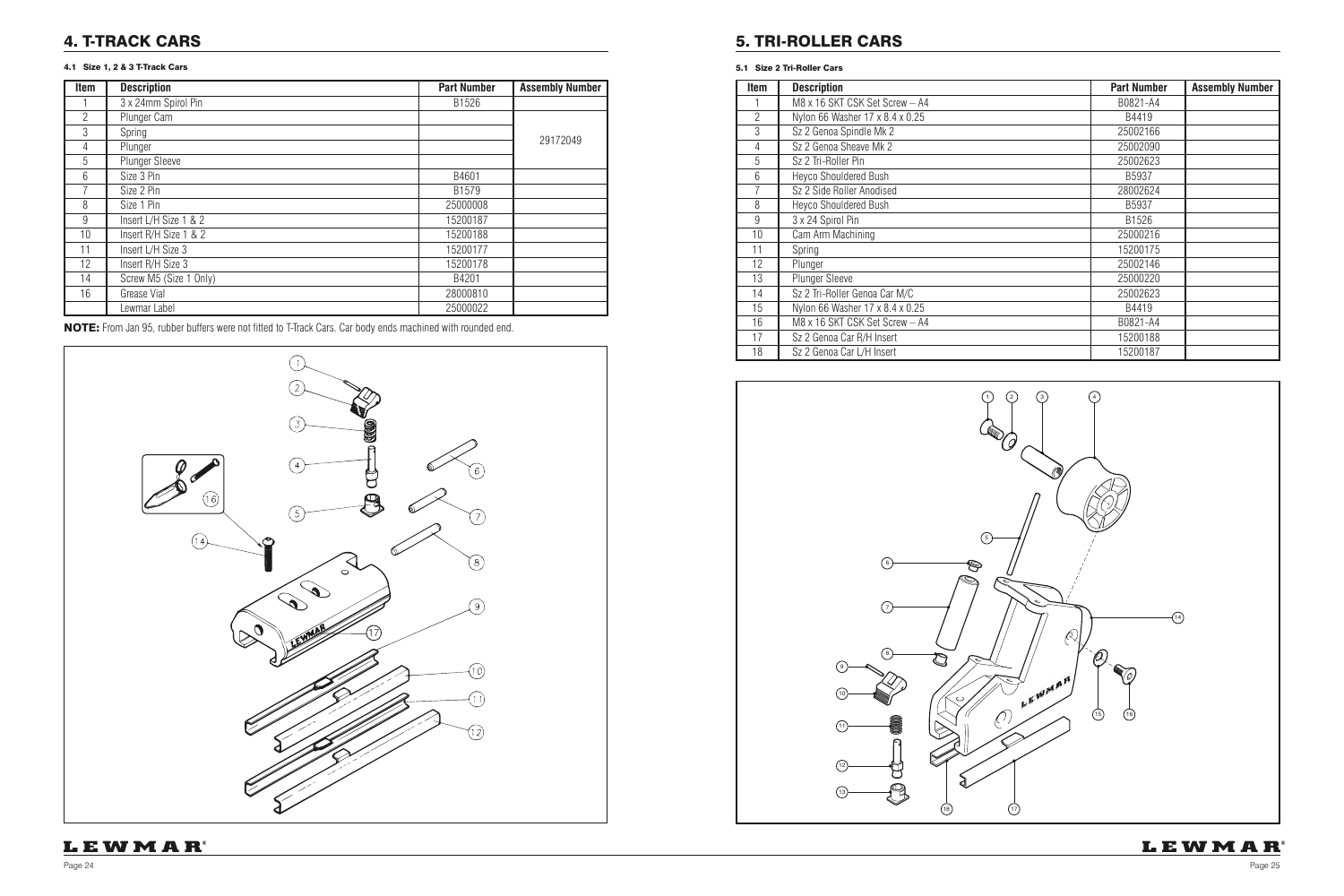

| Item           | <b>Description</b>                                | <b>Part Number</b> | <b>Assembly Number</b> |
|----------------|---------------------------------------------------|--------------------|------------------------|
|                | M4 x 50 Pozi Screw (Double Clutch)                | B4668-A4           |                        |
| $\overline{2}$ | M4 x 76 Pozi Pan A4 20 Min Thread (Triple Clutch) | B4667-A4           |                        |
| 3              | <b>SBC Centre Cheek</b>                           | 25002295           |                        |
| 4              | M4 x 25 Pozi Screw (Single Clutch)                | B4666-A4           |                        |
| 5              | SBC R/H Cheek                                     | 25002294           |                        |
| 6              | <b>SBC Handle</b>                                 |                    |                        |
| 7              | Crinkle Washer                                    |                    |                        |
| 8              | <b>SBC Clutch Link</b>                            |                    | 29100010               |
| 9              | Retaining Pin                                     |                    |                        |
| 10             | Ferrule                                           | 25000907           |                        |
| 11             | <b>SBC Upper Case Plate</b>                       | 25002307           |                        |
| 12             | SBC 6 - 8 mm Domino Set                           |                    | 28002296               |
| 13             | SBC 10 - 12 mm Domino Set                         |                    | 28002297               |
| 14             | <b>SBC Lower Base Plate</b>                       | 25002308           |                        |
| 15             | Ferrule                                           | 25000907           |                        |
| 16             | SBC L/H Cheek                                     | 25002293           |                        |
| 17             | M4 Nut                                            | B5011-A4           |                        |
| 18             | $SBC 6 - 8$ mm Label                              | 28002309           |                        |
| 19             | SBC $10 - 12$ mm Label                            | 28002310           |                        |
| 20             | <b>SBC Clutch Spring</b>                          | 25002741           |                        |

#### 6.1 D1 Rope Clutch

## 6. ROPE CLUTCHES

### 6.1 D1 Rope Clutch

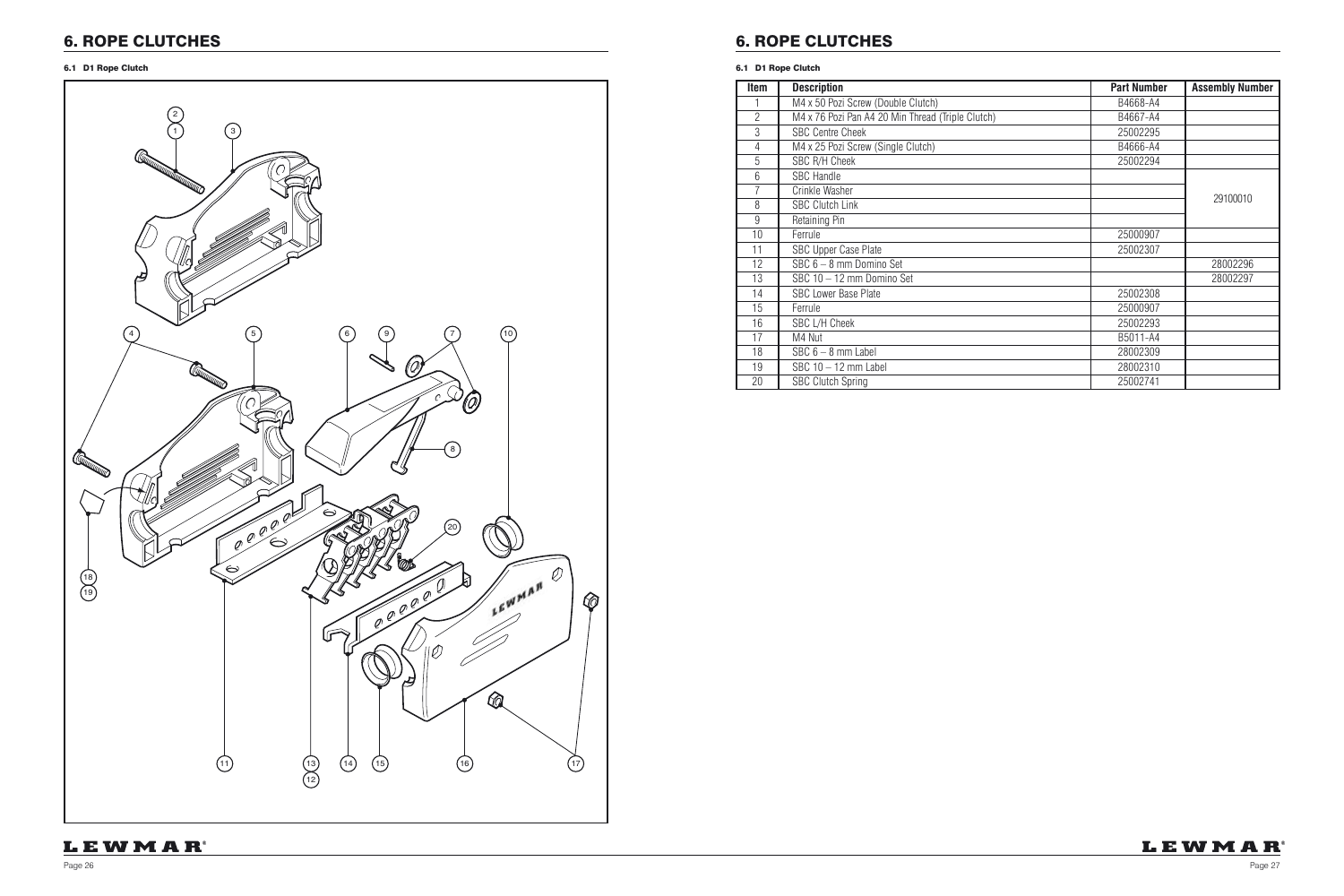Page 28 Page 29

## 6. ROPE CLUTCHES

| <b>Item</b>    | <b>Description</b>          | <b>Part Number</b> | <b>Assembly Number</b> |
|----------------|-----------------------------|--------------------|------------------------|
|                | <b>Right Hand Cheek</b>     | 25000165           |                        |
| $\overline{2}$ | Left Hand Cheek             | 25000164           |                        |
| $\mathfrak{Z}$ | Middle Cheek                | 25000167           |                        |
| $\overline{4}$ | Handle Assembly 8 - 10      |                    |                        |
| 5              | Handle Assembly 10 - 12     |                    | 28000185               |
| 6              | Handle Assembly 12 - 14     |                    |                        |
| $\overline{7}$ | Handle Assembly 14 - 16     |                    |                        |
| 8              | Dome Plug & Spring          |                    | 29100001               |
| $\overline{9}$ | Domino Assembly 8 - 10      |                    | 28000177               |
| 10             | Domino Assembly 10 - 12     |                    | 28000184               |
| 11             | Domino Assembly 12 - 14     |                    | 28000179               |
| 12             | Domino Assembly 14 - 16     |                    | 28000178               |
| 13             | <b>Cheek Screw Single</b>   | B4660              |                        |
| 14             | <b>Cheek Screw Double</b>   | B4661              |                        |
| 15             | Cheek Stud Triple           | 25000176           |                        |
| 16             | M5 Nut                      | B5007-A4           |                        |
| 17             | Spreader Plate              | 25000154           |                        |
| 19             | Reinforcing Plate           | 25000190           |                        |
| 20             | Crinkle Washer              | B4402              |                        |
| 21             | Handle Pin - Single         | 25000173           |                        |
| 22             | Handle Pin - Double         | 25000174           |                        |
| 23             | Handle Pin - Triple         | 25000175           |                        |
| 24             | Slotted Nut                 | 28000182           |                        |
| 25             | Stainless Steel Ferrule     | 25000156           |                        |
| 26             | <b>Label Function Sheet</b> | 25002323           |                        |

## LEWMAR®



#### 6.2 D2 Rope Clutch

## 6. ROPE CLUTCHES

#### 6.2 D2 Rope Clutch

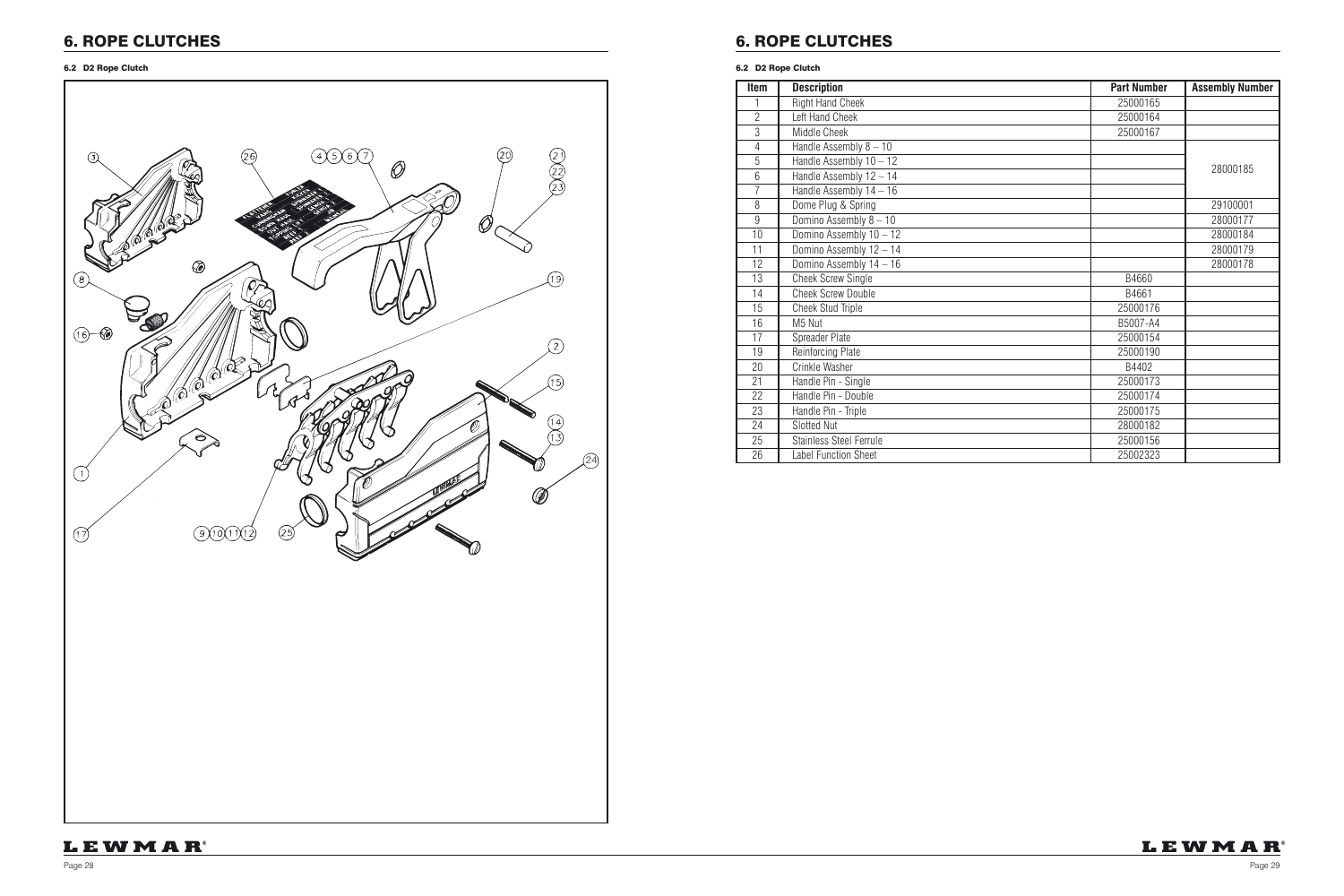### **NOTES EWMAR WARRANTY**

- Lewmar garantiert für einen Zeitraum von drei Jahren ab Kaufdatum den normalen Gebrauch der Produkte vorausgesetzt -, daß seine Produkte keine Herstellungs- oder Materialfehler aufweisen. Diese Gewährleistung erfolgt zu den Bedingungen und mit den Beschränkungen und Ausnahmen, die nachstehend aufgeführt sind. Teile, die sich
	-
- bei normalem Gebrauch während der dreijänrigen Garantiezeit als fehlerhaft erweisen, werden von Lewmar repariert<br>O der aufgrund Lewmar's Entscheidung ausgetauscht.<br>Die Haftung von Lewmar ist auf die Reparatur oder den Aust - Herstellungsfehler aufweisen.<br>ii- Die Feststellung, ob das Material für die vom Käufer bezweckte Verwendungsart geeignet ist, fällt unter die<br>- alleinige Verantwortung des Käufers. Lewmar übernimmt keine Haftung im Zusam
- Eignungsfeststellung.<br>iii Lewmar kann nicht haftbar gemacht werden für:<br>sind.<br>sind.
- sind.<br>Versagen, Verlust oder Schäden durch Korrosion, UV-Zersetzung, normalen Verschleiß oder falsche Installation.<br>Versagen. Verlust oder Schäden durch falsche Wartung.
- 
- c Versagen, Verlust oder Schäden durch falsche Wartung.<br>iv Produkte, für die Schäden durch Überbeanspruchung der Produkte.<br>iv Produkte, für die Garantieansprüche geltend gemacht werden, müssen an Lewmar zwecks Prüfung zurü
- v Lewmar übenimmt keine Frachtkosten oder Kosten für Installationsarbeiten im Zusammenhang mit einem Gerännieweiläll, wenn andere Prasonen als zugelassene Lewmark of Beredical Constantinoperation of the distribution of the
- 
- 
- Die Garantie ist in folgenden Fällen für die Zeitdauer eines Jahres, beginnend mit dem Datum des Verkaufes
- befristet: Bugstrahlruder Elektrische Motoren und elektrische Ausrüstung

### GARANTIE LIMITÉE & CONDITIONS GÉNÉRALES DE VENTE

a hattet Lawmar nicht für Schäden oder Folgeschäden einschließlich (jedoch ohne Begrenzung) entgangener erwarteter<br>Gewinne, des Verlusts von erwartetern zukünfigem Geschäfte, Schädigung von Ruft oder Goodwill sowie einschl b Lewmar gewährt keine Garantie bezüglich der Eignung der Produkte hinsichtlich der vom Käufer bezweckten Nutzung, des Gebrauchs, der Art, der Marktgängigkeit oder der befriedigenden Qualität der Produkte. ii Wenn die relevanten Gesetzes des betreffenden Landes den Ausschluß von Garantien nicht erlauben, wird die Garantie,<br>D. ABTRENNBARKEIT EINZELNER, BESTIMMUNGEN<br>Falls eine oder mehrere dieser Garantiebestimmungen von einer gültig oder nicht einklagbar erachtet werden, mindert dies nicht die Gültigkeit der übrigen Bestimmungen dieser<br>Garantie und des Rests der betreffenden Bestimmung.<br>E Aufgrund dieser Garantie haben Sie bestimmte gesetzmäßig von Land zu Land unterschiedliche sonstige gesetzmäßige Rechte zu. Werden die Produkte im UK unter Verbraucherbedingungen verkauft, sind die gesetzmässigen Rechte des Käufers nicht betroffen. Lewmar Limited behält sich das Recht vor, das Design, die Konstruktion und die Spezifikationen von Produkten ohne vorherige Ankündigung zu ändern.

- Joints étantes<br>
- Produits utilisés dans les épreuves de type «Grands Prix»<br>
La responsabilité de Technique de la présente garantie exclut toutes autres garanties ou responsabilités,<br>
- La responsabilité de Cet des dispo

la perte de revenus anticipée, l'atteinte à la réputation ou à la clientêle, la perte de prospects, les dommages et intérêts,<br>le coût et les dépenses qui doivent être payés à une tierce personne ou toute autre perte indire

• tout dommage causé aux yachts ou aux équipements;<br>• le décès ou les dommages corporels des tiers (sauf en cas de faute établie de LEWMAR).<br>b in réxiste aucune garantie de vendabilité ni d'aptitude au but ou à l'usage ni iterdisent toute exclusion de garantie. Dans ce cas, la garantie, si la loi l'autorise, sera limitée à une

• Elektronische Steuerungen • Hydraulische Pumpen, Ventile und Drehzahlregler

période d'un an.<br>**D. Séparation de clause**<br>Si l'une des clauses de cette garantie était invalidée ou jugée inapplicable par une autorité compétente, en tout ou<br>pas affectie.<br>pas affecties.<br>pas affecties. E Cette garantie vous donne des droits particuliers, mais vous pouvez également bénéficier d'autres droits qui varient selon les pays. Lorsque les produits sont vendus au Royaume-Uni dans le cadre d'une opération de vente au public, les droits fondamentaux de l'acheteur restent sans changement. LEWMAR Ltd se réserve le droit de modifier la conception et les spécifications de ses produits sans avertissement préalable.



CONDITIONS GENERALES DE VENTE<br>Toute vente est soumise aux Conditions Générales de Vente de LEWMAR qui peuvent être obtenues sur demande<br>adressée à Lewmar Limited Head Office, Havant. adressée à Lewnar Limitel Head Office, Hawant.<br>Les précédentes clauses de garantie ainsi que les conditions générales de ventes qui suivent y compris les suppléments<br>fort partie intégrante des Conditions Générales de Vente

.<br>Trix peuvent être modifiés sans avis préalable en fonction des variations des prix des matériaux et du coût de la main d'œuvre. Les prix sont ex-entrepôt et correspondent aux prix en cours à la date d'envoi; les prix ne comprennent pas la TVA qui sera appliquée au taux en vigueur.

 Devis Tout devis reste soumis à réserve d'acceptation pendant une période de 30 jours suivant la date portée sur le devis.<br>Les devis ne sont considérés comme définitifs que lorsqu'ils sont donnés par écrit (les devis verbaux son

uniquement à titre indicatif).<br>**Renvoi de marchandis**es<br>LES MARCHANDISES RETOURNEES NE SERONT PAS ACCEPTEES ET AUCUN REMBOURSEMENT NE SERA ACCORDE

SANS AUTORISATION ECRITE DE LENMAR.<br>Tous les fiais de retour des marchandises doivent éture.<br>Tous les fiais de retour des marchandises doivent éture réglés d'avance.<br>Toules les marchandises acceptées et renvoyées ultérieur

**Catalogues**<br>Des catalogues, prospectus et manuels d'utilisation des produits LEWMAR seront expédiés par LEWMAR sur demande.<br>Les articles figurant dans les documents énumérés ci-dessus peuvent également être commandés à pa

**Disponibilité**<br>Les marchandises sont en vente chez votre chantier ou shipchandler local. Nous serons heureux de vous indiquer<br>l'adresse du fournisseur le plus proche de votre domicile.



ley de la Joak lo permite.<br>**D. C.L.AUSULA DE SEPARACIÓN**<br>Si alguna cláusula de esta garantía es dada como invalida o no aplicable en todo o en parte por alguna autoridad<br>competente, la validez de la dernás cláusulas y del

Todas las ventas están sujetas a las condiciones generales de venta de Lewmar, disponibles en la oficina principal de<br>Lewmar Marine Ltd en Havant (UK). La garantía precedente y las siguientes condiciones generales de venta

**Preclos**<br>Todos los precios quedan sujetos a cambio sin previo aviso debido a la fluctuación de los costes de los materiales y<br>salarlos. Los precios se entienden por los materiales en nuestro almacén y serán los vigentes e

**Presupuestos**<br>Cualquier presupuesto queda sujeto a su aceptación antes de transcurridos 30 días a partir de la fecha del mismo.<br>Los presupuestos únicamente pueden considerarse en firme si se presentan por escrito (las est

se hacen puramente con fines indicativos).<br>**Devolución de mercancías**<br>LAS MERCANCÍAS DEVUELTAS NO SERÁN ACEPTADAS NI ABONADAS A NO SER QUE LA DEVOLUCIÓN ESTÉ<br>AUTORIZADA POR ESCRITO POR LEWMAR.

Si se aprueba una devolución se emitiá una autorización.<br>Todos los gastos de transporte de las mercancias devuellas tienen que ser a portes pagados.<br>Todas las mercancias cuya devolución sea aceptada y que, consiguientement

Ihnen gerne die Anschrift des Lieferanten in Ihrer Nähe mit.

- Lewmar garantiza sus productos en uso normal como exentos de defectos en materiales y mano de obra por un período<br>de tres años a partir de la fecha de la compra por el comprador original, con sujeción a las condiciones, lí A CONDICIONES Y LIMITACIONES
- i La responsabilidad de Lewmar se límitará a la repracción o sustitución de las mercancias o piezas defectuosas en sus<br>En tradectionicación de la salecucación del material para el uso que le pretende dar el comprador os r
	-
- inadecuada. c Averías perdidas o daños debidas a mantenimiento incorrecto. d Averías perdidas o daños debidas a uso en condiciones que exceden las especificaciones de utilización del
- 
- producto.<br>The products sujeto a reclamación de garantía ha de enviarse a Lewmar para su examen a no ser que se acuerde de<br>The products supplicable de los gastos de transporte ni del trabajo de instalación correspondiente a
- 
- de Lewmar.<br>vii Los productos Lewmar están destinados solamente para uso en aplicaciones marinas. Los compradores que pretendan<br>utilitzarlos en cualquier otra aplicación deben consultarlo a Lewmar, y Lewmar no tendrá ningun
- .<br>A un periodo de un año a partir de la fecha de la compra en los casos siguientes
- Propulsores de proa Motores eléctricos y equipo eléctrico

### **6 LEWMARS BEGRÄNSADE GARANTI**

- 
- 
- 
- Juntas de estanqueidad Productos usados en aplicaciones de competición tipo "Grand Prix" C RESPONSABILIDAD i aresponsabilidad de Lewran bajo esta granatía seculo els aplicación de cualquier orios granatía o responsabilidad (elemento ser la ley). Particularmente (pero no exclusivamente):<br>
a lewran no será responsable de:<br>
a len COMPOSITION CONDICIONES GENERALES DE VENTA CONDICIONES GENERALES DE VENTA CONDICIONES SERERALES DE VENTA CONDICIONES SERERALES DE VENTA
	-
- LEWMAR garantit ses produits, dans des conditions normales d'utilisation, contre toutes pièces défectueuses ou défauts de fabrication pendant trois ans à partir de la date d'achat par l'acheteur d'origine, sous réserve des conditions,<br>restrictions et exceptions listées ci-après. Toute pièce qui s'avère défectueuse à la suite d'une
- décision de réparer ou remplacer ladite pièce. A Conditions et restrictions
- 
- | Laresponsibilité de LEMMAR ser limitée à la réparation ou au remplacement des marchandises ou pièces présentant<br>| directed|| de la record de la record de derivative de la record de la record de la récord de la record de
- 
- 
- installation inadéquate. c Les pannes, pertes et détériorations dues à un entretien inadéquat. d Les pannes, pertes et détériorations dues à des conditions qui ne sont pas prévues par les spécifications du produit.
- produit.<br>Tout produit faisant l'objet d'une réclamation sous garantie devra être renvoyé à LEWMAR pour être examiné, sauf stipulation contraire par écrit de LEWMAR.<br>LEWMAR n'est pas responsable des frais d'expédition ou de main d'œuvre associés à toute réclamation sous<br>garantie.
- 
- v LEWIMAR n'est pas responsable des frais d'expédition ou de main d'œuvre associés à toute réclamation sous<br>vi Tout entretien effectué par quiconque autre que les représentants agrées.<br>LEWIMAR amulera cette garantie, sauf
- 
- La garantie est limitée à une période d'un an à compter de la date d'achat pour les produits suivants: Propulseur d'étrave Moteurs électriques et équipement électrique

- E Esta garantía le da a usted derechos legales específicos, y puede tener además otros derechos legales que varían de un país a otro.
- 
- Cuando los productos son vendidos en el Reino Unido (UK) en una transacción de consumo los derechos del estatulo<br>del comprador no quedan atectados.<br>L'exta granita ciute elodos los productos presentados en los especificacio
- - Någon indirekt förukst inklusive (vlan begränsning) förvändade vinslet, fördänar hyde, eller goodwill, förlust av<br>framtida affärer, skador kostnader eller utgiftet till tredje part eller någon annan indirekt kostnad<br>• Nå
	- konsumenten skall begränsas till en period av ett år från och med nyinköp av användaren. I vissa länder medges inte<br>begrånsningar på hur länge en antydd garanti varar, varlör ovanstående kanske inte gäller för Er.<br>**D DELN**
	- -
- -
	-
	- - Lewmar skall inte vara ansvarig för följdskader på segelbåtar, utrustining eller annan egendom eller personer till följd av<br>1991 stader eller följdskador, varför ovanskående uteslutning kanske inte utalstuning eller begr
- 
- 
- .<br>Is till en period av ett år från inköpsdatum, för följande produkter:
- 



#### **ERMS AND CONDITIONS OF SALE**

#### • Commandes électroniques • Pompes hydrauliques, valves et dispositifs de commande

• Welterdichungen<br>C HAFTUNG<br>| Die Hathung seitens Lewnar schließt alle anderen Garantien und Verantwortlichkeiten (in dem Maße, wie das Gesetz<br>| Die Hathung seitens Lewnar schließt alle anderen Garantien und Verantwortlich

C LIABILITY<br>i Lewmar's liability under this warranty shall be to the exclusion of all other warranties or liabilities (to the extent permitted<br>by law). In particular (but without limitation):

→ Any indirect or consequential loss including (without limitation) any loss of anticipated profits, damage to reputation<br>or goodwill, loss of expected future business, damages, costs or expenses payable to any third part

Pueden obtenerse folletos de los productos dirigiéndose a Lewmar.<br>**Disponibilidad**<br>Nuestros productos se pueden obtener a través de astilleros y revendedores locales. Tendremos mucho gusto en informarle de su proveedor Lewmar más cercano.



Våra detaljerade försäljningsvillkor kan anskaffas från vårt inregistrerade kontor i Havant, England. Vid en pågående<br>reklamation under de gällande försäljnings villkoren från respektive part. Om eventuell konflikt mellan reklamation under de gällande försäljnings villkoren från respek<br>skulle uppstå, gäller Lewmars generella försäljningsvillkor.<br>**Priser** 

**Priser**<br>Samlliga priser underkastas förändringar utan förvarning till följd av fluktuerande kostnader av material och arbetslöner.<br>Priserna år fritt från lager och är de som gäller vid datum. för avsändning och exklusive

**Offerter**<br>Alla offerter avges med förbehåll för godtagande under en period om 30 dagar från och med offertdatum. Offerter<br>kan endast betraktas som fasta offerter när de avlämnas skriftligen (muntliga beräkningar avges end

syfte).<br>**Returnering av varor**<br>RETURNERADE VAROR KOMMER INTE ATT ACCEPTERAS ELLER KREDITERAS SÅVIDA INTE RETURNERINGEN

SKRIFTLIGEN AR BEMYNDIGAD AV LEWMAR.<br>Ett bemyndigande kommer att utfärdas vid godkännande av returneringen<br>Alla transportkostnader på returnerade varor måste vara förutbetalda.

Alla returvaror som accépterats och som därefter returernas till vårt lager blir föremål för en återlagringsavgift av 15%<br>av varans pris. Artiklar som returemas i skadat skick kommer inte att krediteras till fullt värde.<br>S

**Kataloger**<br>Produktbroschyrer kan anskaffas från Lewmar på begäran. Dessa kan dessutom beställas över vår Hemsida på<br>Internet.

**Tillgänglighet**<br>Varor kan anskaffas från Er lokala båtbyggare eller, återförsäljare av båtutrustning.



- Lewmar garanterar att företagets produkter i normalt bruk är fria från defekter med avseende på material och utförande<br>under en period av tre år från och med datum för inköp av den ursprungliga köparen med förbehåll för de under denna treårsperiod kommer att repareras eller bytas ut av Lewmar. A VILLKOR OCH BEGRÄNSNINGAR.
- i Lewmars ansvarsskyldighet skal begänsas till reparation eller utbyte av de artiklar eller de delar som är bristfälliga<br>ii Att fastställa materialets ligninghet för den av köparen avsedda andvändningen är uteslutande köpa
- 
- iii Lewmar skall inte på något sätt vara ansvarig för.<br>19. Briställigheter, förlust eller skada till följd av konoskon, ultraviolet nedboytning, förstillning eller felaktig installation.<br>19. Briställigheter, förlust eller
- 
- förfaringssätt skriftligen har medgivits av Lewmar. v Lewmar skall inte vara ansvarig för speditionsavgifter eller arbetskostnader för installation i samband med något anspråk enligt garantin.
- vi Undehållsanbele av nåpon annan person eller firma än av Lewmars aukloriserade representanter gör denna garanti<br>Unglitig om delta arbete mile överensstämmer med Lewmars riktlinjer och normer för utförande.<br>Vit Lewmars pr
- 
- Bogpropellrar Elmotorer och elektrisk utrustning
- Elektroniska styranordningar<br>• Hydrauliska pumpar, ventiler och ställdon<br>• Väderbeständiga förslutningar<br>• Produkter som används i "Grand Prix-tävlingar"<br>**C ANSVAR**<br>Ewmar skall inte ansvara för:
- 
- 
- land. Lewmar Marine Ltd. förbehåller sig rätten att ändra konstruktion och specifikation utan förvarning.

### **LEWMAR**

#### Lewmar warrants its products in normal usage to be free of defects in materials and workmanship for a period of three<br>years from date of purchase by the original purchaser, subject to the conditions, limitations and except below. Any part, which proves to be defective in normal usage during that three-year period, will be repaired or at Lewmar's option, replaced by Lewmar.

• Electric motors and electrical equipmen<br>• Electronic controls • Electronic controls • Hydraulic pumps, valves and actuators • Weather seals • Products used in "Grand Prix" racing applications

ar shall not be liable for:

b Lewmar grants no warranties regarding the fitness for purpose, use, nature or satisfactory quality of the goods.<br>ii Where the laws of the country do not permit a warranty to be excluded, then such warranty, if permitted Description the community of the state of the state of the state of the state of the state of the state of the state of the state of the state of the state of the value of the value of the value of the value of the value o Where the products are sold in the UK under a consumer transaction, the buyer's statutory rights are not affected Lewmar Limited reserves the right to alter design and specification without prior notice.

All sales are subject to Lewmar's General Terms and Conditions of Sale, which can be obtained from Lewmar Limited<br>Head Office in Havant. The foregoing warranly and the following General Conditions of Sale form part only of warranty and the following General Conditions of Sale on the one hand and Lewmar's full General Terms and Conditions of Sale on the other, Lewmar's full General Terms and Conditions of Sale shall prevail.

 Prices All prices are subject to change without prior notice due to the fluctuating costs of materials and wages. Prices are<br>ex-warehouse and are those ruling at the date of despatch and exclude VAT, which will be charged as appr

**Quotations**<br>Any quotation is open for acceptance for a period of 30 days from the date of quotation. Quotations can only be<br>regarded as firm when they are put in writing. (Verbal estimates are made purely for indicative p **Return of goods**<br>RETURNED GOODS WILL NOT BE ACCEPTED NOR CREDIT ISSUED UNLESS THE RETURN IS AUTHORISED BY<br>LEWMAR IN WRITING.<br>Ali carriage charges on relumed goods must be prepaid.<br>Ali carriage charges on relumed goods mus

All returned goods accepted and subsequently returned to our stock will be subject to a 15% restocking charge.<br>Iltens returned in a damaged condition will not be credited at full value.<br>Catalorgues<br>Sales literature and pro

our Web site.<br>**Availability**<br>Goods can be obtained from your local boat builder or chandler. We will be pleased to inform you of your nearest<br>supplier.



Alle Verklade unterliegen den Allgemeinen Verkautebedingungen von Lewmar in hirev onlistindigen Fassung, die au<br>Antrage bei der Hauptniederlassung von Lewmar Marine in Havant, Großtritamien, erhältlich ist. Die obige Garan

PREISE<br>Alle Preise unterliegen eventuellen Änderungen ohne vorherige Ankündigung aufgrund von fluktuierenden Material<br>und Lohnkosten. Die Preise verstehen sich ab Lager und ohne Mehrwertsteuer (die in Rechnung gestellt wir

ANGEBOTE<br>Alle Angebote sind für den Zeitraum von 30 Tagen ab dem Angebotsdatum gültig. Angebote gelten nur als verbindlich,<br>wepn sie schriftlich unterbreitet wurden. (Mündliche Aussagen dienen nur zu Indikationszwecken.)

**RUCKSENDUNG VON WAREN IN** DANN ANGENOMMEN UND GUTGESCHRIEBEN, WENN LEWMAR DER ZURIEREN WERDEN EIN AN ANGENOMMEN<br>ZURUCKSENNUTE WAREN WERDEN IN A DANN ANGENOMMEN UND GUTGESCHRIEBEN, WENN LEWMAR DER GERbeiningung werd bil Zu

Katalog- und Prospektmaterial sowie Produkthandbücher sind auf Antrage bei Lewmar erhältlich. Diese Artikel können<br>auch auf unserer Internetseile angefordert werden.<br>Unsere Produkte können Sie bei Ihrer örtlichen Werft ode

- Controles electrónicos Bombas, válvulas y actuadores hidráulicos
	-
	-
- 
- -
	- -
	-
	-
- 
- 
- 

 Los artículos o piezas fabricados por encargo o según especificaciones del cliente no serán aceptados para devolución. Catálogos

- A CONDITIONS AND LIMITATIONS i Lewmar's liability shall be limited to repair or replacement of the goods or parts defective in materials or
- workmanship.
- 
- 
- 
- ii Determination of the suitability of the material for the use contemplated by the buyer is the sole responsibility of the single interval and the material interval of the single state of the single state of the single st
- 
- Vii Lewmar's products are intended for use only for marine purposes. Buyers intending to use them for any other purpose<br>should seek advice from Lewmar, and Lewmar shall be under no liability arising from use, which Lewmar approved.<br>B **EXCEPTIONS** io a period of one vear from the date of purchase in the case of the following:
- Bow thrusters

## **GARANTIE VON LEWMAR LIMITED**<br>Entra gegründ und der Jehren von der Jahren ab Fordation – den normalen Gebrauch der Produkte St. Ebitronische Stuurungen.

losses. • Any damage to yachts or equipment. • Death or personal Injury (unless caused by Lewmar's negligence).